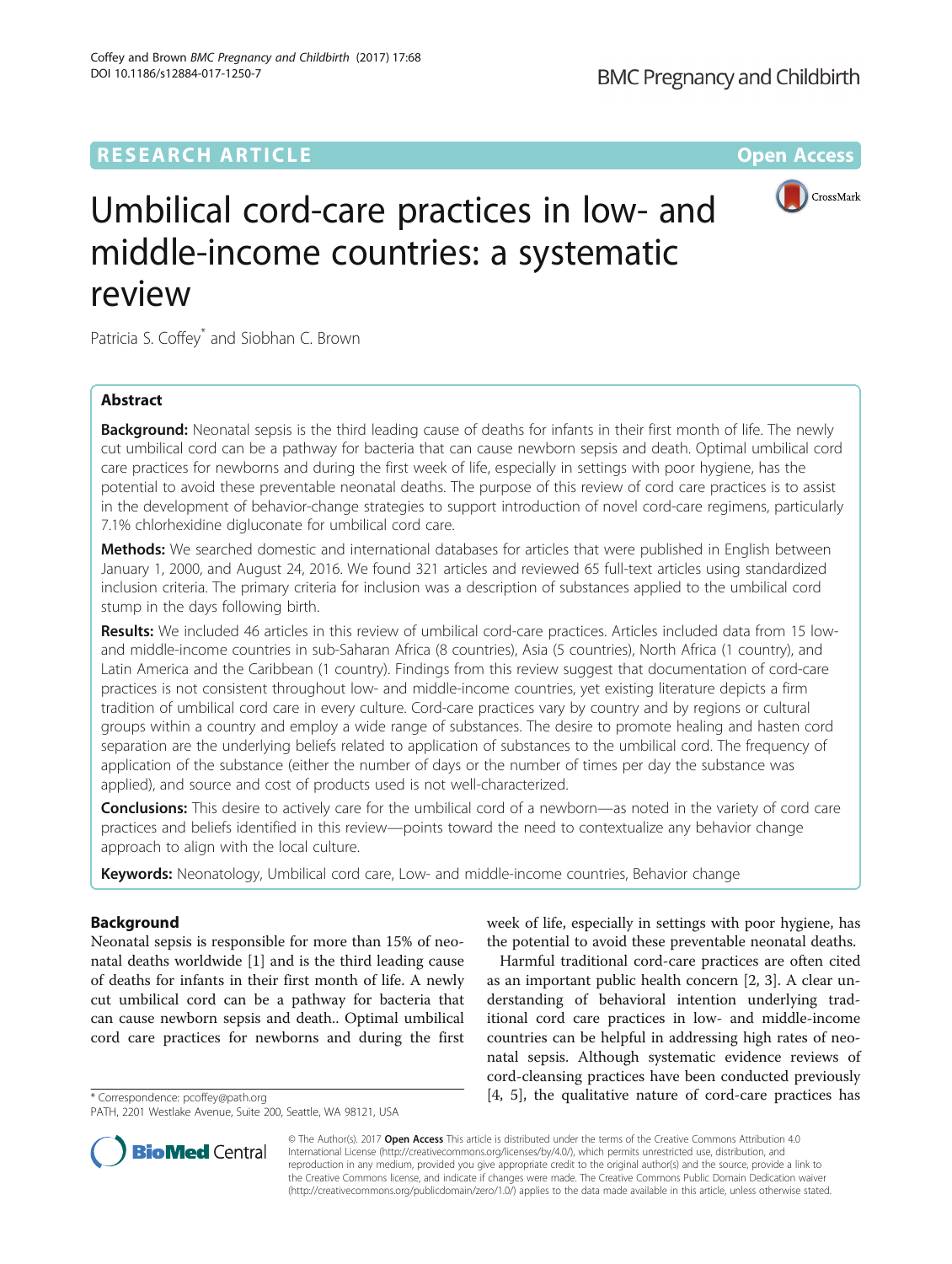not been summarized to-date. This review fills a gap in the literature by systematically reviewing available evidence related to traditional cord-care practices and assessing the likely impact of product categories on infection risk.

## **Methods**

Our initial search focused on studies that described traditional umbilical cord care practices globally. For the purposes of this article, traditional practices were those that focused on the cultural beliefs and customs that guided how the umbilical cord was cared for, including the length of the cord stump, substances applied, and the decisions regarding disposal of the cord stump. We developed systematic searches for PubMed and Google Scholar using controlled vocabulary (Additional file [1](#page-18-0): Search Terminology). Initial criteria for eligibility were determined by topic, time period, and language of the publication. We included articles that were published between January 1, 2000, and January 30, 2016. A second search was performed in August 2016 to account for any publications during the intervening months. The language of publication was limited to English. References in the identified articles were reviewed to determine if other sources would be pertinent and additional articles were abstracted if relevant.

The original search yielded 321 articles, from which 107 duplicates were excluded. A reviewer then screened titles and abstracts of the remaining 214 articles to determine suitability for inclusion. Articles that did not meet the criteria included those unrelated to the application of substances to the umbilical cord, articles focused on clinical trials comparing a variety of antiseptic applications to the umbilical cord, articles wherein the authors related only secondary data sources regarding umbilical cord-care practices, and articles that were unrelated to umbilical cord care, but had appeared in the search due to a common term, such as spinal cord. A total of 65 full-text articles were then reviewed using standardized inclusion criteria. The primary criterion for inclusion was a description of substances applied to the umbilical cord stump in the days following birth. Based on these criteria, a total of 46 of the 65 articles were included in this review. Secondary data about beliefs in relation to umbilical cord care and other cord-care practices were also recorded, if available. Data regarding cord-care practices were extracted from the articles using a standardized tracking form in Excel. Data items included:

- What was used to cut the umbilical cord?
- What was used to tie the umbilical cord?
- Applications of a substance to the umbilical cord stump.
- What substance was applied?
- How often it was applied?
- How many days it was applied?
- $\bigcirc$  Why was it applied (belief)?
- Who applied the substance?
- Source of product supply.
- Cost of product applied.
- Other newborn skin-care practices, such as infant massage, that could contribute to the development of neonatal sepsis or tetanus were also tracked.

We synthesized data relating to cord-care practices and substance used on the cord by country. Because most of the studies were qualitative or observational in design, we were unable to draw any statistical comparisons. This review reporting followed the Preferred Reporting Items for Systematic Reviews and Meta-Analyses (known as PRISMA) reporting guidelines [\[6](#page-18-0)], as warranted.

## Results

A total of 46 articles were included in this review of umbilical cord-care practices. Figure [1](#page-2-0) presents the flow diagram of the review process.

The 46 articles included data from 15 distinct lowand middle-income countries in sub-Saharan Africa (8 countries), Asia (5 countries), North Africa (1 country), and Latin America and the Caribbean (1 country). In sub-Saharan Africa, the majority of articles came from Uganda (6), followed by Tanzania (4), Ethiopia and Nigeria (3 each), Ghana and Zambia (2 each), and Benin and Sierra Leone (1 each). In Asia, the majority of articles came from Pakistan (7), followed by India and Nepal (5 each), Bangladesh (3), and Turkey (2). In North Africa, one article came from Egypt. In the Latin America/Caribbean region, one article came from Haiti. Table [1](#page-3-0) provides general details about the articles included in this review. While country income classification was not a predetermined criteria for inclusion or exclusion, umbilical cord care articles from high-income countries were solely focused on the comparisons and uses of antiseptics and; therefore, none are included in this review based on the exclusion criteria.

## Beliefs

Beliefs related to the application of substances to the umbilical cord varies by country and by regions or cultural groups within a country. The intention behind applying a substance to the umbilical cord is to promote healing [[7](#page-18-0)–[11\]](#page-19-0) and hasten the separation of the cord [[7](#page-18-0), [12](#page-19-0)–[14](#page-19-0)] either by keeping the cord stump moist [[10,](#page-18-0) [14, 15](#page-19-0)] or by drying it out [[8,](#page-18-0) [16](#page-19-0)–[20\]](#page-19-0) to prevent pain/infection/bleeding [[10](#page-18-0), [12](#page-19-0), [16, 17, 21](#page-19-0)], or to keep the "wind" (evil spirits) or cold/air [[10,](#page-18-0) [16](#page-19-0), [22\]](#page-19-0) out of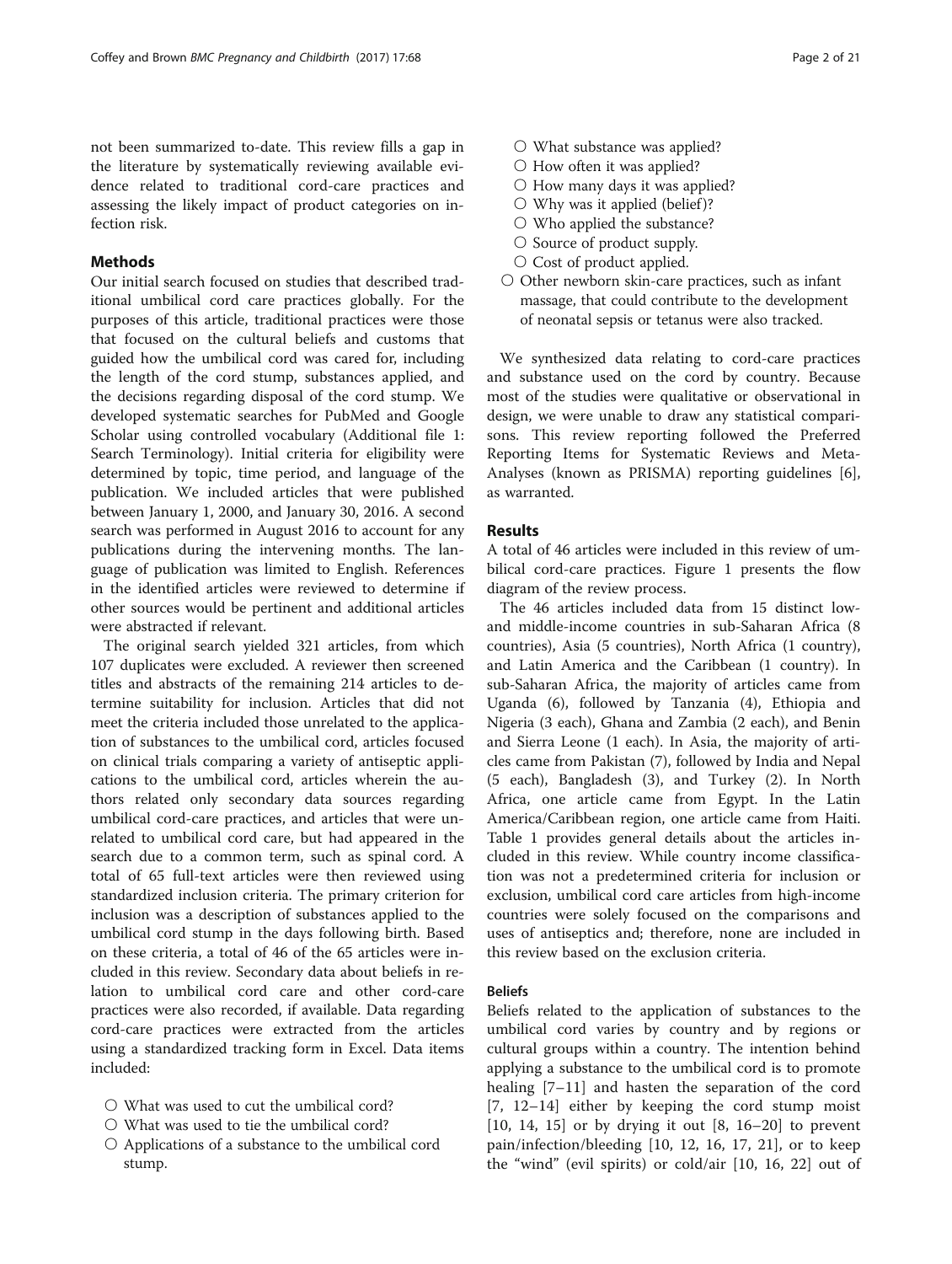<span id="page-2-0"></span>

the infant. Table [2](#page-7-0) provides an overview of cord-care practices described in each article included in this review.

Table [3](#page-14-0) illustrates the types of substances applied to the cord by country. The substance applied may depend upon the perceived nature of the cord. A moisturizing substance is applied if the cord is too brittle and a drying substance is applied if the cord takes too long to separate. For example, in southern Zambia, petroleum jelly or mabono (wild fruit) oil might be used if the cord is cracking or bleeding, while charcoal dust, baby powder, or burnt pumpkin stem may be used if the cord takes too long to separate [\[8](#page-18-0)]. In areas of Tanzania, Uganda, and Zambia [\[7, 8](#page-18-0), [18](#page-19-0), [20](#page-19-0), [23](#page-19-0)], the infant cannot leave the home until the cord separates and/or the mother cannot return to her chores until that time. In the Tonkolili district of Sierra Leone, a traditional birth attendant noted the purpose of applying pounded cassava to the cord: "It will help the umbilical recover easily and the child will walk fast" [\[11](#page-19-0)].

The substances applied may also vary by the infant's perceived gestational age or state of health. For example, in the Choma District in Zambia, the substance applied

to a newborn's umbilical cord differs by the newborn's perceived gestational age, as substances used for fullterm babies are considered too strong for preterm babies. A black powder made from the burnt stem of the pumpkin plant is applied to the umbilical cord of fullterm infants while a green powder made from the dried roots of the mweeye plant is applied to the cord of preterm/small infants as it is considered to be gentler than the black powder [\[18\]](#page-19-0). Also in southern Zambia, substances such as petroleum jelly, mabono (wild fruit) oil, cooking/motor oil, charcoal, dried cow dung or chicken droppings, burnt pumpkin stem, and crushed loma (wasps' nest) are applied to the cord of the healthy infant. However, a separate set of substances that are considered to be medicinal are applied if the cord is red or if pus appears. The substances that are considered to be medicinal include: python oil, breast milk, alcohol, banana, cow dung, *mukunku* (bark of a tree), traditional herbs, or dirt from a pounding stick [[8](#page-18-0)].

The length of the cord may have specific importance. In southern Zambia, it is believed that if the cord is too long, it will take too long to heal, and if it is too short, "the air will go in and this will make the baby die" [\[8](#page-18-0)].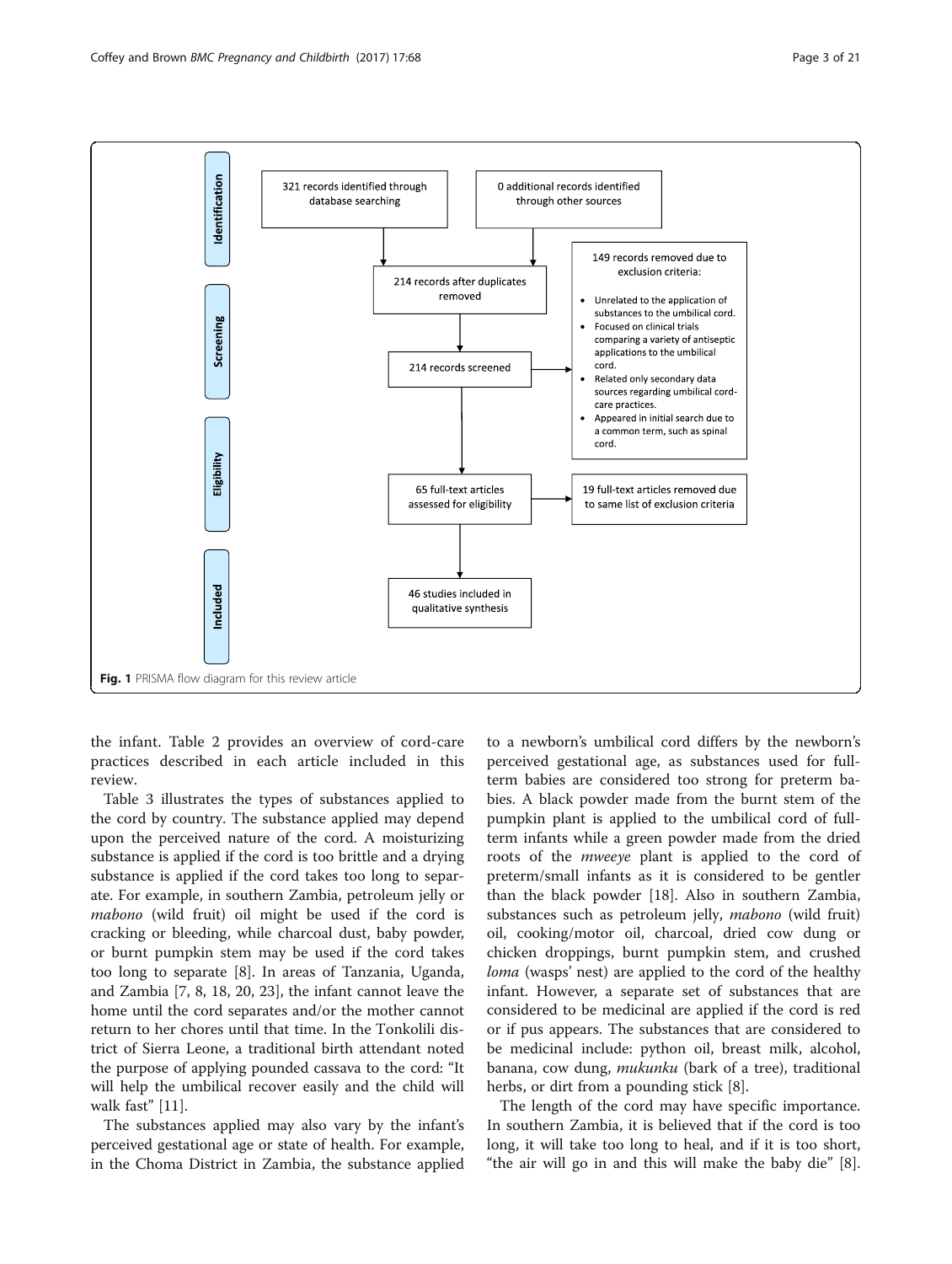<span id="page-3-0"></span>

|                       | Table 1 Articles included in this review, with study details |                                                                  |                            |            |                                                                        |                 |                        |                                                                                                                                                                                                             |
|-----------------------|--------------------------------------------------------------|------------------------------------------------------------------|----------------------------|------------|------------------------------------------------------------------------|-----------------|------------------------|-------------------------------------------------------------------------------------------------------------------------------------------------------------------------------------------------------------|
| First author          | Journal                                                      | Study type                                                       | Data collection<br>year(s) | Country    | Region                                                                 | Rural/urban     | Place of birth         | Sample size                                                                                                                                                                                                 |
| Abhulimhen-lyoha [12] | Niger J Clin Pract. 2012                                     | survey<br>Cross-sectional                                        | 2009                       | Nigeria    | Benin City                                                             | Urban           | Community and facility | 497 mothers.                                                                                                                                                                                                |
| Adejuyigbe [30]       | Matern Child Nutr. 2008                                      | Mixed-methods,<br>cross-sectional                                | 2003                       | Nigeria    | Ekiti State                                                            | Rural           | Community and facility | 8 FGDs (total of 42 individuals.<br>home staff, nurses/midwives)<br>4 questionnaires (fathers and<br>12 IDIs (healers, TBAs, birth<br>Elderly males and females)<br>60 household surveys.<br>grandmothers). |
| Alam [54]             | J Perinatol. 2008                                            | Cross-sectional, descriptive                                     | 2006                       | Bangladesh | Sylhet District                                                        | Not indicated   | Community and facility | 20 senior females, 10 husbands,<br>20 recently delivered women,<br>60 semi-structured interviews:<br>400 household surveys.<br>10 senior males.                                                             |
| Alhaji [37]           | Niger Med J. 2013                                            | Retrospective record review                                      | 2009-2010                  | Nigeria    | North-eastern                                                          | Not indicated   | Community and facility | 51 cases of tetanus.                                                                                                                                                                                        |
| Alparslan [13]        | Jpn J Nurs Sci. 2013                                         | Descriptive and<br>cross-sectional                               | 2008                       | Turkey     | Sivas                                                                  | Urban           | Not indicated          | 263 mothers.                                                                                                                                                                                                |
| Amare [14]            | BMC Int Health Hum<br>Rights. 2014                           | Qualitative                                                      | 2013                       | Ethiopia   | Oromia, Amhara, Tigray, and<br>SNNPR (Sidama Zone)                     | Rural           | Community and facility | One community in each region.<br>6 mothers, 4 grandmothers,<br>Each study community:<br>IDIs with 32 total.<br>2 TBAs, 2 HEWs.                                                                              |
| Ayaz [55]             | PLoS One. 2010                                               | Community-based,<br>cross-sectional                              | 2006                       | Pakistan   | Karachi (squatter settlement)                                          | Urban           | Community and facility | 565 women between 28 to<br>33 days post-delivery.                                                                                                                                                           |
| Byaruhanga [7]        | Midwifery. 2011                                              | Qualitative                                                      | 2008                       | Uganda     | Kayunga, Soroti, and<br>Ntugamo Districts                              | Rural           | Community              | 9 FGDs with 10 to 15 participants<br>each (mothers, older females,<br>6 IDIs with TBAs.<br>and husbands).                                                                                                   |
| Callaghan-Koru [56]   | BMC Pediatr. 2013                                            | Cross-sectional household<br>survey of newborn care<br>practices | 2012                       | Ethiopia   | Tigray, Oromiya, Amhara,<br>and SNNPR                                  | Not indicated   | Community and facility | 218 mothers.                                                                                                                                                                                                |
| Darmstadt [31]        | Trop Med Int Health.<br>2007                                 | Qualitative                                                      | 2000                       | Egypt      | Governorates of Aswan,<br>Luxor, and Fayoum                            | Rural           | Not indicated          | 217 households interviewed<br>within 7 days of birth.                                                                                                                                                       |
| Degefie [16]          | BMC Int Health Hum<br>Rights. 2014                           | Qualitative                                                      | 2012                       | Ethiopia   | Sidama Zone of SNNP and<br>East Shewa and West Arsi<br>Zones of Oromia | Rural           | Community and facility | 8 Klls with grandmothers.<br>27 IDIs with mothers.<br>IS IDIs with fathers.<br>7 IDIs with TBAs.                                                                                                            |
| Dhingra [24]          | BMC Pregnancy<br>Childbirth. 2014                            | Qualitative                                                      | Not stated                 | Tanzania   | Pemba Island                                                           | Urban and rural | Community and facility | untrained and trained TBAs.<br>11 FGDs and 80 IDIs with<br>grandmothers,<br>mothers,                                                                                                                        |
| Falle [57]            | J Health Popul Nutr.<br>2009                                 | Qualitative                                                      | Unknown                    | Nepal      | Southern Nepal<br>Sarlahi district,                                    | Rural           | Community              | 93 TBAs.                                                                                                                                                                                                    |
| Geçkil [25]           | Midwifery. 2009                                              | Descriptive                                                      | 2004                       | Turkey     | Adiyaman                                                               | Urban           | Facility               | 273 mothers.                                                                                                                                                                                                |
| Ghosh [58]            | J Biosoc Sci. 2010                                           | Qualitative                                                      | 2008                       | India      | Uttar Pradesh                                                          | Peri-urban      | Community and facility | 892 women.                                                                                                                                                                                                  |
| Gilani [59]           | Rural Remote Health.<br>2014                                 | Community-based,<br>cross-sectional                              | 2011                       | Pakistan   | Muzaffarabad in Azad Jammu<br>& Kashmir                                | Urban and rural | Community and facility | 104 mothers of neonates with<br>current illness or illness within<br>previous 2 weeks.                                                                                                                      |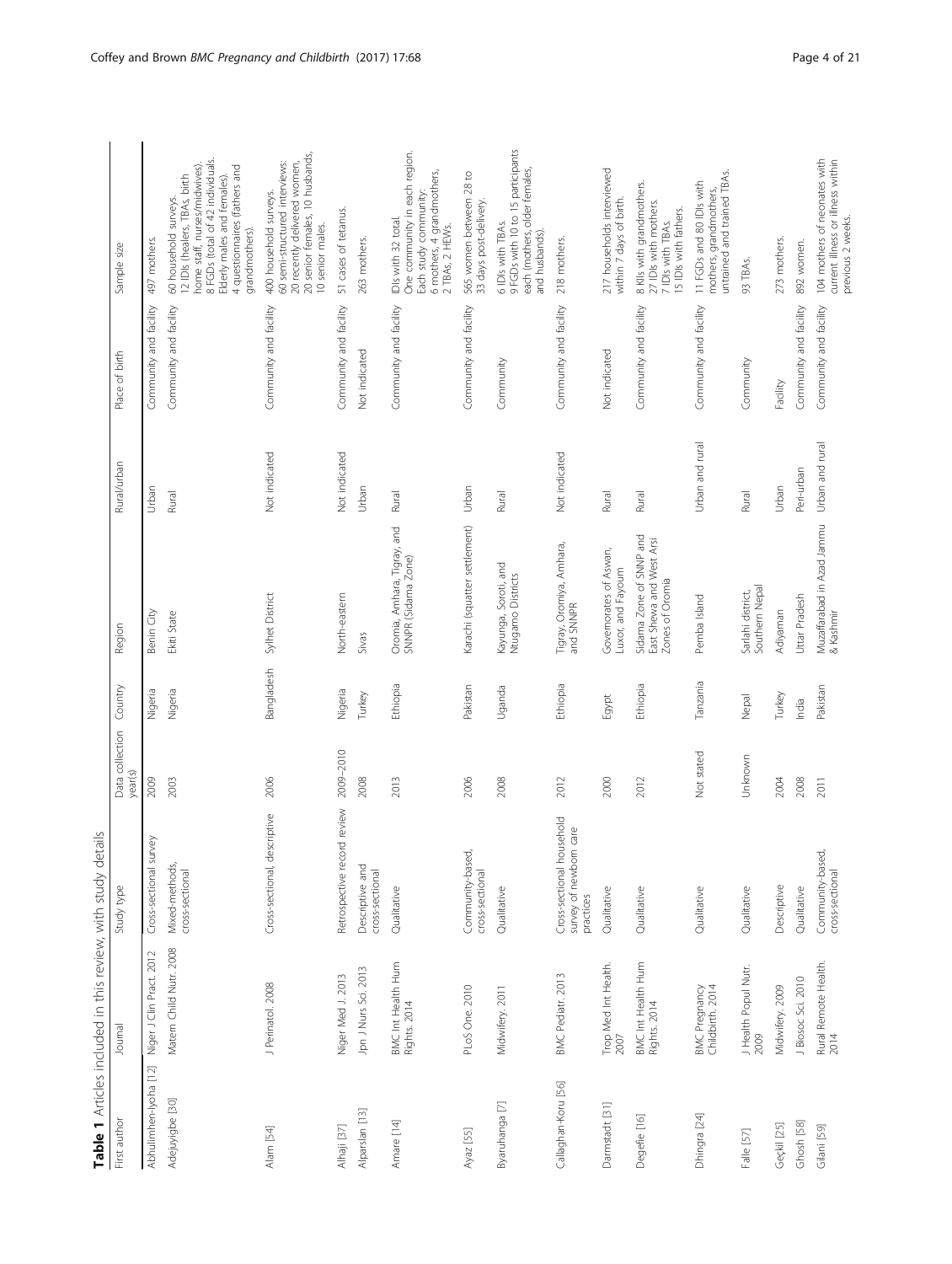| Grant [60]         | Paediatr Child Health.<br>2014     | Qualitative, cross-sectional                                                     | 2013                                                              | Uganda   | Luwero district, Bamunanika<br>sub-district                                        | Rural                | Not indicated          | 101 mothers or infant caregivers<br>of deceased infants.                                                                                                                                                                                                                                                                                  |
|--------------------|------------------------------------|----------------------------------------------------------------------------------|-------------------------------------------------------------------|----------|------------------------------------------------------------------------------------|----------------------|------------------------|-------------------------------------------------------------------------------------------------------------------------------------------------------------------------------------------------------------------------------------------------------------------------------------------------------------------------------------------|
| Gul [34]           | Int J Health Sci (Qassim).<br>2014 | Cross-sectional                                                                  | 2010                                                              | Pakistan | Karachi                                                                            | Urban                | Community and facility | 170 mothers.                                                                                                                                                                                                                                                                                                                              |
| Herlihy [8]        | PLoS One. 2013                     | Qualitative                                                                      | 2010                                                              | Zambia   | Southern. Choma and Monze<br>districts (rural) Livingstone<br>and Mazabuka (urban) | Urban and rural      | Community and facility | breastfeeding mothers, midwives,<br>religious leaders, TBAs, traditional<br>42 IDIs with CHWs, community<br>36 FGDs with grandmothers,<br>leaders, health professionals,<br>healers.<br>TBA <sub>S</sub>                                                                                                                                  |
| Hill [15]          | Pediatr Infect Dis J. 2010         | Qualitative                                                                      | (quantitative)<br>(qualitative)<br>2008-2009<br>2006-2007         | Ghana    | Brong Ahafo region                                                                 | Rural                | Community              | 30 IDS with women delivered in<br>women who delivered between<br>2 FGDs with women delivered<br>in past year or were pregnant.<br>20 IDIs and 6 FGDs with birth<br>9167 quantitative surveys of<br>attendants/grandmothers.<br>April 2008 and May 2009.<br>12 IDIs and 2 FGDs with<br>25 birth narratives.<br>past 2 months.<br>husbands. |
| Jennings [61]      | Matern Child Health J.<br>2015     | Pre-post randomized<br>from interviews and<br>design; data drawn<br>observations | Unknown                                                           | Benin    | Zou/Collines Region                                                                | Rural                | Facility               | 411 mother-newborn pairs.                                                                                                                                                                                                                                                                                                                 |
| Karas [62]         | J Trop Pediatr. 2012               | cluster-randomized trial<br>Data collected within<br>a community-based,          | 2002-2006                                                         | Nepal    | Southern Nepal<br>Sarlahi district,                                                | Rural                | Community and facility | 23662 infants.                                                                                                                                                                                                                                                                                                                            |
| Kayom [9]          | Int J Pediatr. 2015                | Cross-sectional<br>descriptive                                                   | 2012                                                              | Uganda   | Kampala                                                                            | Urban                | Community and facility | 335 mothers.                                                                                                                                                                                                                                                                                                                              |
| Kesterton [63]     | BMC Pregnancy<br>Childbirth. 2009  | Mixed-methods                                                                    | Quantitative<br>$(1996 - 1998)$<br>$(2004 - 2005)$<br>qualitative | India    | Karnataka                                                                          | Rural                | Community and facility | grandmothers, birth attendants,<br>388 surveys of mothers.<br>39 IDIs with mothers,<br>and key informants.<br>8 FGDs.                                                                                                                                                                                                                     |
| Khadduri [33]      | J Perinatol. 2008                  | Qualitative                                                                      | 2000                                                              | Pakistan | Haripur District, NW Frontier<br>Province                                          | Rural and peri-urban | Community and facility | 64 IDIs with mothers, fathers, TBAs.<br>34 FGDs.                                                                                                                                                                                                                                                                                          |
| Khan [10]          | J Neonatal Perinatal<br>Med. 2013  | Cross-sectional                                                                  | Unknown                                                           | Pakistan | Gilgit-Baltistan                                                                   | Rural                | Not indicated          | 708 mothers.                                                                                                                                                                                                                                                                                                                              |
| Kumar [64]         | Lancet. 2008                       | controlled efficacy trial<br>Cluster-randomized,                                 | 2006                                                              | India    | Shivgarh, Uttar Pradesh                                                            | Rural                | Community and facility | 3400 mothers.                                                                                                                                                                                                                                                                                                                             |
| Madhu [32]         | Indian J Community<br>Med. 2009    | Cross-sectional                                                                  | 2006                                                              | India    | Kengeri, Karnataka                                                                 | Rural                | Community and facility | 100 mothers.                                                                                                                                                                                                                                                                                                                              |
| Mangwi Ayiasi [65] | PLoS One. 2016                     | Randomized community<br>intervention trial                                       | 2013-2014                                                         | Uganda   | Masindi and Kiryandongo<br>districts                                               | Not indicated        | Community and facility | 1385 pregnant women.                                                                                                                                                                                                                                                                                                                      |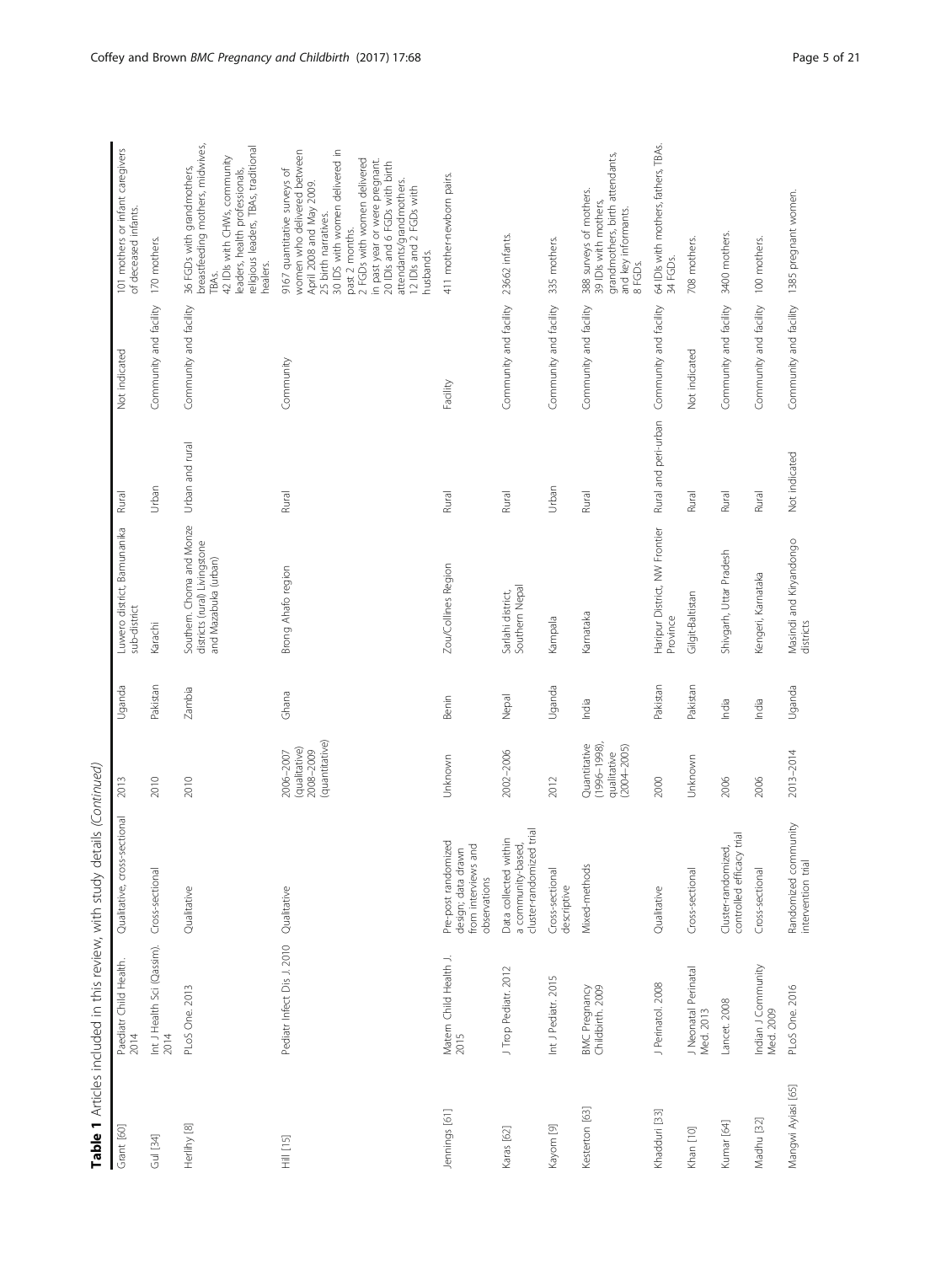| Memon [66]         | J Neonatal Perinatal<br>Med. 2013        | (knowledge, attitudes,<br>Cross-sectional KAP<br>and practices)          | 2005-2006                                  | Pakistan     | Matiari district,<br>Sindh Province                   | Rural         | Community and facility 1490 mothers. |                                                                                                                                                                                                  |
|--------------------|------------------------------------------|--------------------------------------------------------------------------|--------------------------------------------|--------------|-------------------------------------------------------|---------------|--------------------------------------|--------------------------------------------------------------------------------------------------------------------------------------------------------------------------------------------------|
| Moran [16]         | Childbirth. 2009<br>BMC Pregnancy        | Mixed-methods                                                            | 2007                                       | Bangladesh   | Dhaka slums (Korali and<br>Kamrangir Char)            | Urban         | Community and facility               | pregnant or those who had had<br>36 women who were currently<br>at least one delivery.                                                                                                           |
| Moyer [21]         | Childbirth. 2012<br><b>BMC Pregnancy</b> | Qualitative                                                              | 2010                                       | Ghana        | Northern. Kassena-Nankana<br>districts                | Rural         | Community and facility               | Unspecified number of FGDs with<br>grandmothers, compound heads,<br>newborns, health care providers,<br>TBAs/herbalists, community<br>72 IDIs with women with<br>heads of household.<br>leaders. |
| Mrisho [23]        | Trans R Soc Trop Med<br>Hyg. 2008        | Qualitative                                                              | 2005-2007                                  | Tanzania     | Lindi and Mtwara regions                              | Rural         | Community and facility               | women, pregnant women, TBAs.<br>16 FGDs with women who had<br>40 IDIs with recently delivered<br>given birth at least once.                                                                      |
| Mullany [67]       | Am J Epidemiol. 2007                     | cluster-randomized trial<br>Data collected within a<br>community-based,  | 2002-2005                                  | Nepal        | Southern                                              | Not indicated | Not indicated                        | 15755 newborns.                                                                                                                                                                                  |
| Mullany [26]       | Pediatr Infect Dis J. 2009               | cluster-randomized trial.<br>Data collected within a<br>community-based, | 2004-2005                                  | Tanzania     | Pemba Island                                          | Rural         | Community and facility               | 1653 infants (but only those born<br>at home were evaluated for<br>substances applied [1158]).                                                                                                   |
| Raza [36]          | J Postgrad Med. 2004                     | Case-control                                                             | (record review<br>parameters)<br>1998-2001 | Pakistan     | Karachi (squatter settlement)                         | Urban         | Not indicated                        | 375 newborns.                                                                                                                                                                                    |
| Sacks [18]         | BMC Pregnancy<br>Childbirth. 2015        | Qualitative                                                              | 2010-2011                                  | Zambia       | Choma District                                        | Rural         | Community and facility               | recently-delivered women, TBAs,<br>observational sessions with<br>clinic and hospital staff.<br>36 IDIs, 5 FGDs, and 8                                                                           |
| Shamba [19]        | J Health Popul Nutr.<br>2013             | Qualitative                                                              | 2008                                       | Tanzania     | Lindi Region                                          | Rural         | Community                            | someone with a delivery in the<br>2 FGDs with birth attendants<br>(any woman who assisted<br>6 FGDs with women who<br>delivered at home.<br>11 birth narratives.<br>last year).                  |
| Sharkey [11]       | Health Policy Plan. 2016                 | Mixed-methods                                                            | 2012                                       | Sierra Leone | Kambia, Tonkolili, Kailahun,<br>and Pujehun Districts | Rural         | Community and facility               | pregnant women, caretakers,<br>mothers, fathers, health care<br>providers, CHWs, and TBAs.<br>98 IDIs and 24 FGDs with<br>6000 household surveys.                                                |
| Sharma [28]        | BMC Pregnancy<br>Childbirth. 2016        | Qualitative                                                              | 2012                                       | Nepal        | Not indicated                                         | Rural         | Not indicated                        | 5 IDIs and 14 FGDs with mothers,<br>grandmothers, men, and health<br>care workers.                                                                                                               |
| Sreeramareddy [68] | Childbirth. 2006<br>BMC Pregnancy        | Cross-sectional survey                                                   | 2006                                       | Nepal        | Western                                               | Urban         | Community                            | 240 mothers.                                                                                                                                                                                     |
| Upadhyay [29]      | Acta Paediatr. 2012                      | Cross-sectional survey                                                   | 2010                                       | India        | Haryana (northern India)                              | Rural         | Community and facility               | 415 mothers.                                                                                                                                                                                     |

| i<br>Í<br>ţ                                                                                                        |
|--------------------------------------------------------------------------------------------------------------------|
| )<br>}<br>}<br>l                                                                                                   |
| +dて こてこも Sf;<br>;                                                                                                  |
| ;                                                                                                                  |
| $\frac{1}{2}$                                                                                                      |
|                                                                                                                    |
| itual conduction in the direct of our conduction of the conduction of the conduction of the conduct<br>-<br>5<br>Î |
| j                                                                                                                  |
| ľ                                                                                                                  |
|                                                                                                                    |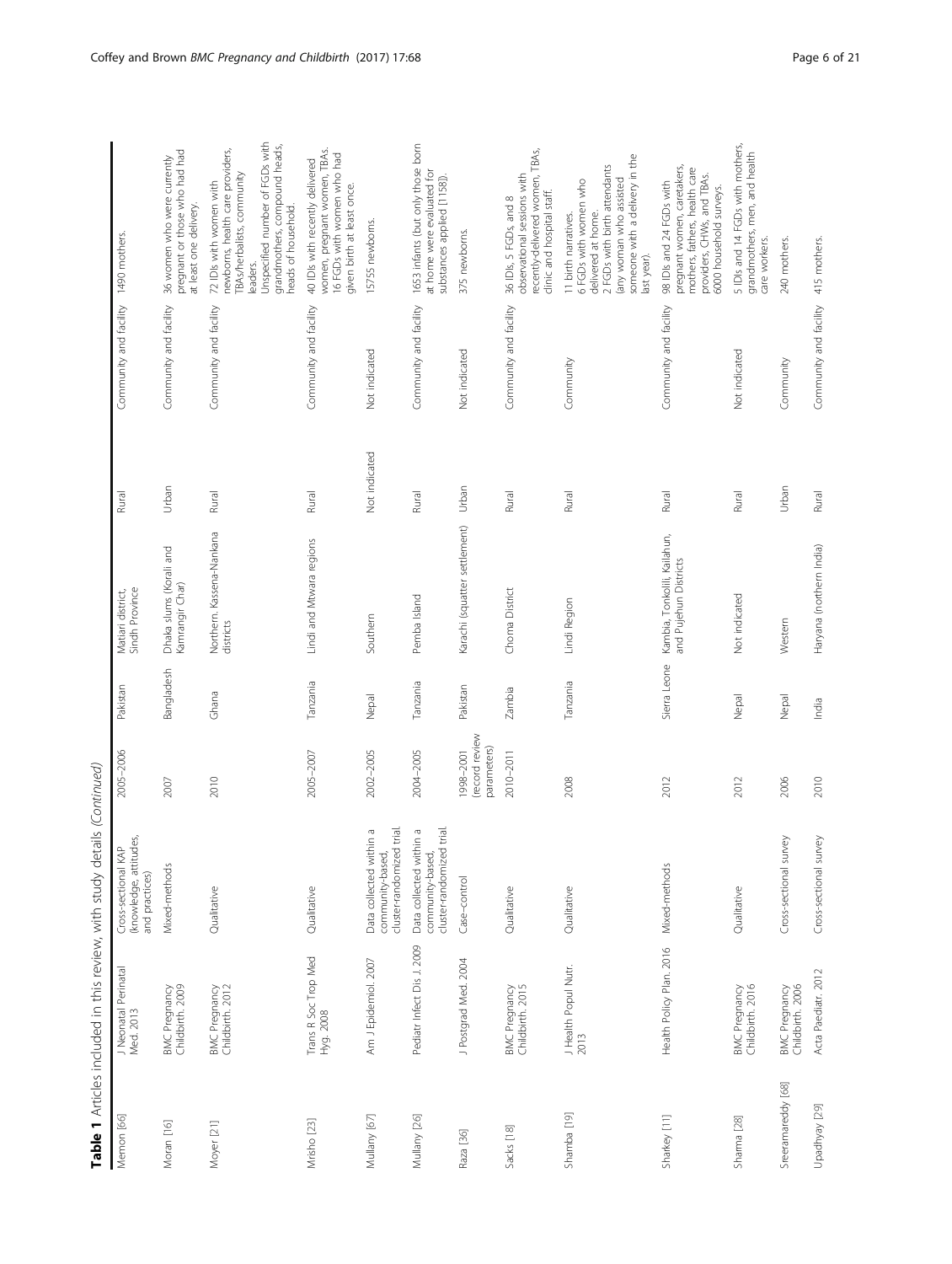|             |                                          | Table 1 Articles included in this review, with study details (Continued) |           |            |                                                                            |               |                                     |                                                                                                                                                                                                                                   |
|-------------|------------------------------------------|--------------------------------------------------------------------------|-----------|------------|----------------------------------------------------------------------------|---------------|-------------------------------------|-----------------------------------------------------------------------------------------------------------------------------------------------------------------------------------------------------------------------------------|
| Waiswa [20] | Childbirth. 2008<br>BMC Pregnancy        | Qualitative                                                              | 2006-2007 | Uganda     | Busoga (eastern Uganda)                                                    | Rural         |                                     | with grandchildren, fathers, older<br>(aged <30 years), older mothers<br>children (up to age 13) who act<br>Community and facility 10 FGDs with younger mothers<br>as child minders.<br>Klls with 6 health workers and<br>4 TBAS. |
| Waiswa [69] | Childbirth. 2010<br><b>BMC</b> Pregnancy | Cross-sectional                                                          | 2007      | Uganda     | Iganga-Mayuge Demographic<br>Surveillance Site                             | Rural         | Community and facility 393 mothers. |                                                                                                                                                                                                                                   |
| Walsh [22]  | Glob Public Health. 2015 Qualitative     |                                                                          | 2013      | Häti       | Petit-Gôave                                                                | Rural         |                                     | children under age two, and<br>grandmothers and pregnant<br>traditional healers (voudou<br>Community and facility 5 FGDs with mothers with<br>women, TBAs, CHWs, and<br>newborns, mothers with<br>priests and priestesses).       |
| Winch [27]  | Lancet. 2005                             | Mixed methods                                                            | 2001-2002 | Bangladesh | Beanibazar, Zakiganj, and<br>Kanaighat sub-districts in<br>Sylhet District | Not indicated |                                     | Community and facility 39 IDIs with mothers, fathers,<br>6050 household surveys of<br>grandmothers, and TBAs.<br>mothers.                                                                                                         |
|             |                                          |                                                                          |           |            |                                                                            |               |                                     |                                                                                                                                                                                                                                   |

Abbreviations<br>CHW community health worker<br>FGD focus group discussion<br>IDI in-depth interview<br>KII key informant interview<br>TBA traditional birth attendant CHW community health worker FGD focus group discussion KII key informant interview IDI in-depth interview Abbreviations

TBA traditional birth attendant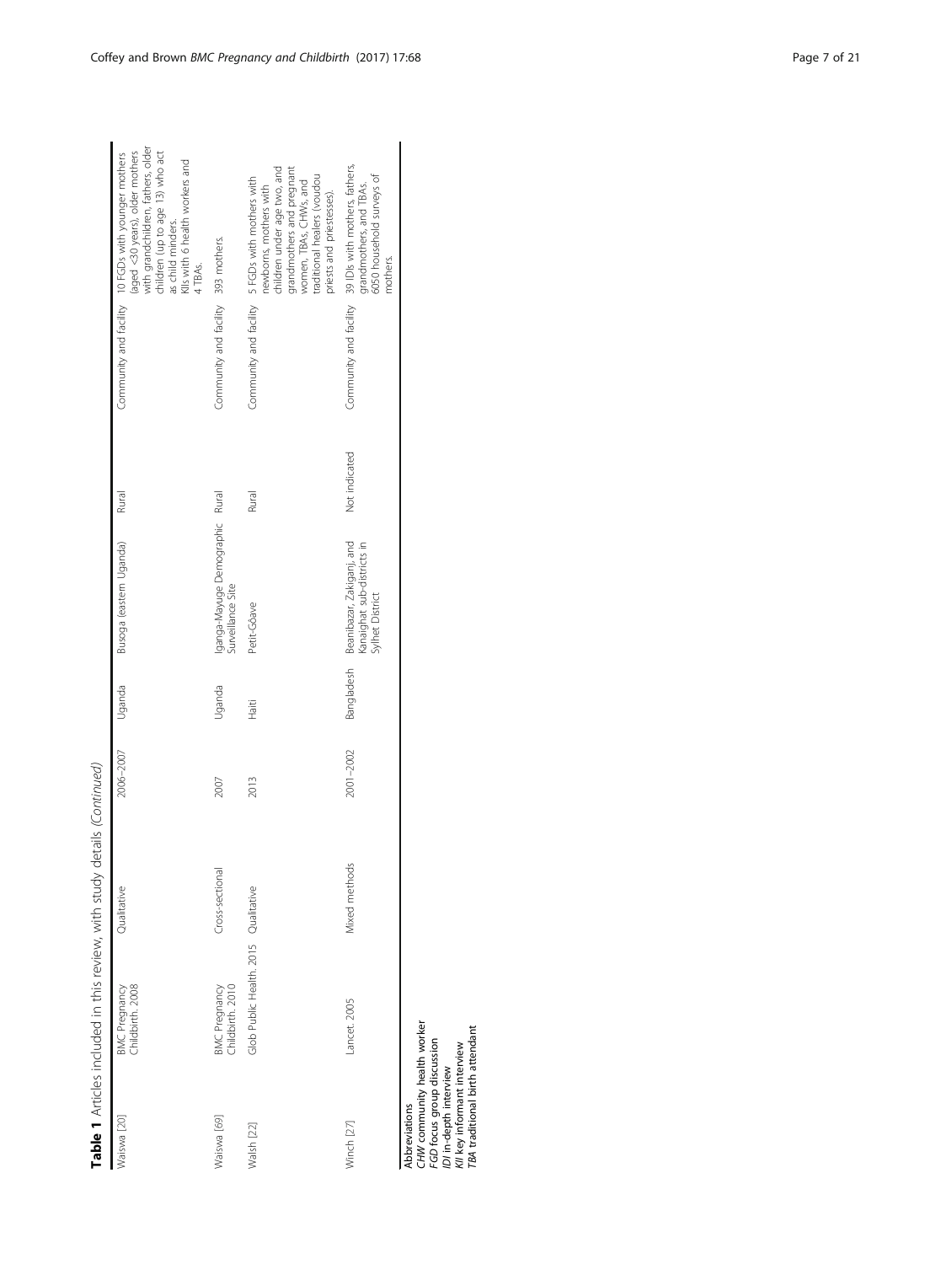<span id="page-7-0"></span>

| Table 2 Articles included in this review, with cord care practices |  |  |  |  |  |  |  |
|--------------------------------------------------------------------|--|--|--|--|--|--|--|
|--------------------------------------------------------------------|--|--|--|--|--|--|--|

| First author    | Journal                                        | Country    | Purpose of study and overall cord care<br>practices (if stated)                                                                                                                                                                                                                                                                                                                                                                                                                          | What substance was applied to the cord                                                                                                                                                                                                                                                                                                                                                                                                                                                           |
|-----------------|------------------------------------------------|------------|------------------------------------------------------------------------------------------------------------------------------------------------------------------------------------------------------------------------------------------------------------------------------------------------------------------------------------------------------------------------------------------------------------------------------------------------------------------------------------------|--------------------------------------------------------------------------------------------------------------------------------------------------------------------------------------------------------------------------------------------------------------------------------------------------------------------------------------------------------------------------------------------------------------------------------------------------------------------------------------------------|
|                 | Abhulimhen-Iyoha [12] Niger J Clin Pract. 2012 | Nigeria    | A study to determine the factors that<br>influence cord care practices among<br>mothers in Benin City, Nigeria.                                                                                                                                                                                                                                                                                                                                                                          | Beneficial cord care (as defined by study<br>authors): methylated spirits (20.5%), or<br>non-beneficial substances: hot compress,<br>herbs, native chalk, salt, sand, saliva,<br>palm oil, menthol-containing balm,<br>petroleum jelly, and toothpaste<br>(substances were used alone or in<br>combination and mainly applied at<br>home) (76.9%).                                                                                                                                               |
| Adejuyigbe [30] | Matern Child Nutr. 2008                        | Nigeria    | Study examines differences in feeding<br>and care between low-birthweight<br>and normal-weight newborns. It is no<br>clear from the article whether the<br>cord care practices mentioned were<br>specific to low-birthweight babies.                                                                                                                                                                                                                                                     | Fomentation with dry heat, application<br>of white powder, and bandaging to<br>prevent infection.                                                                                                                                                                                                                                                                                                                                                                                                |
| Alam [54]       | J Perinatol. 2008                              | Bangladesh | An assessment of umbilical and skin<br>care knowledge and practices for<br>neonates in Sylhet District, Bangladesh.<br>A boiled or new blade was used in<br>over half the births (64%). Half of the<br>families applied a substance to the<br>cord.                                                                                                                                                                                                                                      | Turmeric (83%), boric powder (53%),<br>mustard oil, ash, Dettol, coconut oil,<br>Nebanol ointment, ginger, chewed rice.<br>Also practiced shek dewa (heat<br>treatment of cord). Respondents did<br>not indicate any concern about having<br>clean hands or using a clean cloth<br>during shek dewa.                                                                                                                                                                                             |
| Alhaji [37]     | Niger Med J. 2013                              | Nigeria    | Review of neonatal tetanus cases at<br>Maiduguri Teaching Hospital.                                                                                                                                                                                                                                                                                                                                                                                                                      | Hot fomentation, charcoal, mixed,<br>toothpaste, other.                                                                                                                                                                                                                                                                                                                                                                                                                                          |
| Alparslan [13]  | Jpn J Nurs Sci. 2013                           | Turkey     | A study to identify traditional neonatal<br>care practices applied by women ages<br>15 to 49. Cord cutting and tying<br>practices were not discussed. Mothers<br>reported putting something on the<br>cord to make it separate faster, tying<br>the belly with a rope, and also putting<br>a buttered cloth over the infant's<br>infected belly.                                                                                                                                         | This study reports on previous studies<br>from Turkey which identified the<br>following substances placed on the<br>umbilical cord: dry coffee, olive oil,<br>rotten tree powder, myrtle, sugared fat,<br>hellebore, black sesame, and burnt cloth.<br>This study did not inquire about specific<br>substances, but did report that 10.3% of<br>the women put a substance on the<br>cord, 7.2% tied the belly with a rope,<br>and 1.5% put a buttered cloth over the<br>infant's infected belly. |
| Amare [14]      | BMC Int Health Hum Rights. 2014 Ethiopia       |            | Investigation of practices and<br>perspectives related to umbilical care<br>in Ethiopia. A new razor blade which<br>is sometimes boiled (22/24 mothers),<br>cord tie varies (sewing thread, thread<br>from kerosene stove, sisal, blanket<br>strips, etc.). Cord is usually cut before<br>delivery of placenta. Application of<br>substance in most cases. Those who<br>did not apply substance were either<br>advised by health workers or said it<br>was not customary (5/24 mothers). | Butter, petroleum jelly, hair lotion<br>(Oromia).<br>Butter or nothing (Amhara).<br>Butter (Tigray).<br>Petroleum jelly, hair lotion, or nothing<br>(Sidama).<br>lodine or Gentian violet (applied by<br>health extension workers in Oromia<br>and Tigray). One health extension<br>worker in Sidama advised application<br>of tetracycline.                                                                                                                                                     |
| Ayaz [55]       | PLoS One. 2010                                 | Pakistan   | A study to understand newborn care<br>practices in a squatter settlement of<br>Karachi, Pakistan. For home births,<br>clean instruments were used to cut<br>the cord in 53.2% of births, 0.4%<br>reported unclean instruments<br>(unclean blade, etc.), and 46.4% did<br>not know. It is assumed that clean<br>instruments were used for facility<br>births. Substances were put on the<br>cord in 57.7% of births regardless of<br>place of birth.                                      | Ointment (33%), ghee (27%), coconut<br>oil (19%), mustard oil (9.5%). Some also<br>applied surma (locally made kohl),<br>clove oil, turmeric, and talcum powder.                                                                                                                                                                                                                                                                                                                                 |
| Byaruhanga [7]  | Midwifery. 2011                                | Uganda     | A study to explore acceptability and<br>feasibility of newborn care practices<br>at the household and family level in<br>rural Uganda. Dry cord care was<br>stated as difficult to follow.                                                                                                                                                                                                                                                                                               | Herbs, onions, ash from burnt papyrus,<br>petroleum jelly, powder, saliva, ghee,<br>soot mixed with ghee, surgical spirit,<br>water, butter.                                                                                                                                                                                                                                                                                                                                                     |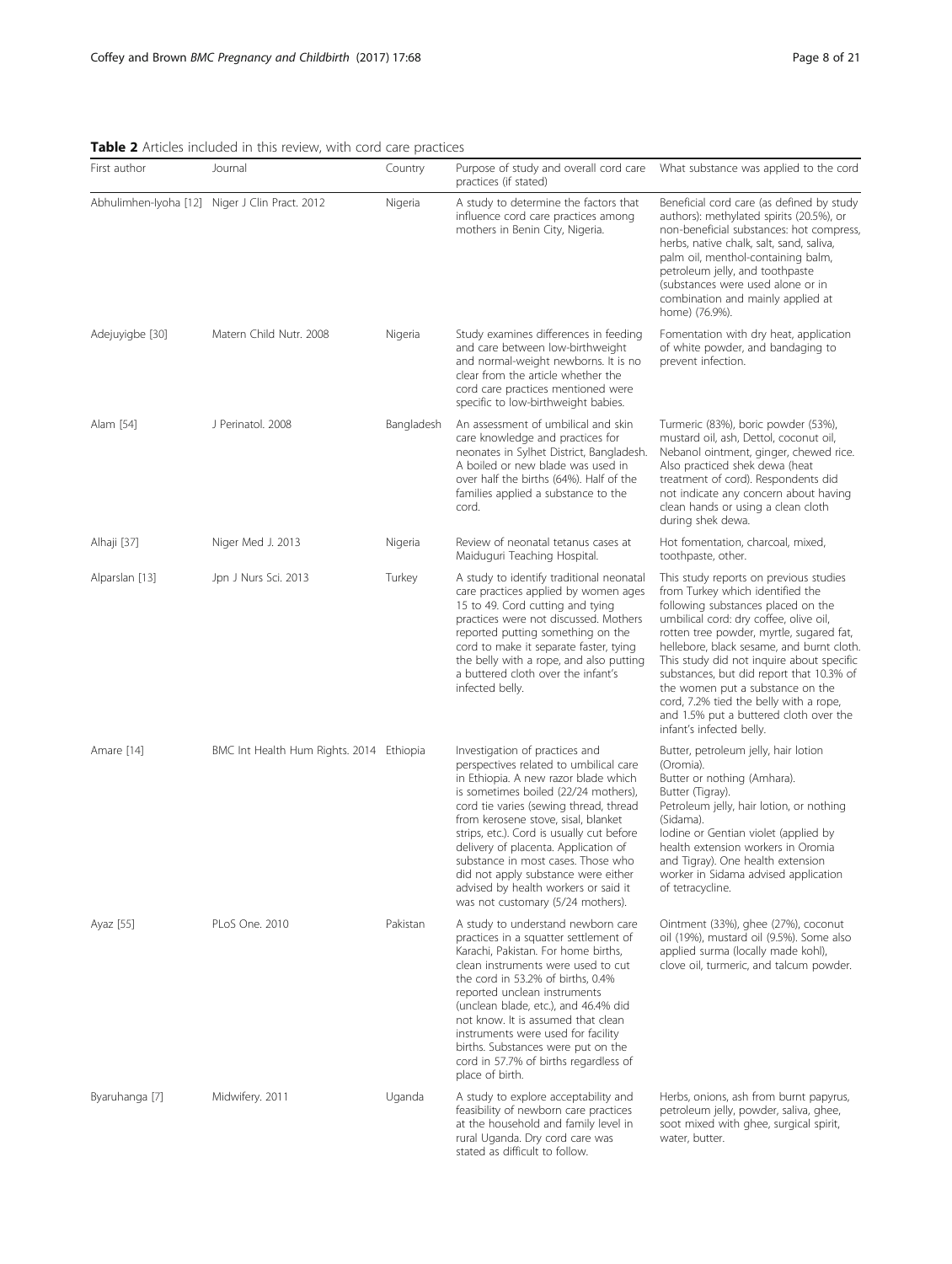| Callaghan-Koru [56] | BMC Pediatr. 2013                        | Ethiopia | A study describing newborn care<br>practices reported by recently-<br>delivered women in four regions of<br>Ethiopia. New string was used to tie<br>cord in 46% of births, but fiber from<br>the false banana (ensete) plant was<br>also common. New razor or blade was<br>used in home births to cut the cord<br>88% of the time and scissors were<br>most commonly used in facilities.<br>Women delivering at home applied a<br>substance 27% of the time. While<br>women who delivered in facilities<br>stated that no substance was applied<br>47% of the time, 43% did not know if<br>a substance had been applied.                                                                                                             | Most commonly applied substance<br>was butter. Other substances were<br>applied, but not identified.                                                                                                                                                                                                                                                                                                                              |
|---------------------|------------------------------------------|----------|--------------------------------------------------------------------------------------------------------------------------------------------------------------------------------------------------------------------------------------------------------------------------------------------------------------------------------------------------------------------------------------------------------------------------------------------------------------------------------------------------------------------------------------------------------------------------------------------------------------------------------------------------------------------------------------------------------------------------------------|-----------------------------------------------------------------------------------------------------------------------------------------------------------------------------------------------------------------------------------------------------------------------------------------------------------------------------------------------------------------------------------------------------------------------------------|
| Darmstadt [31]      | Trop Med Int Health. 2007                | Egypt    | Survey of home care practices during<br>the first week of life in three rural<br>Egyptian Governorates. Handwashing<br>is not routine. Three-quarters of infants<br>had a substance applied to their<br>umbilical cords. Cord stump was also<br>frequently covered by diaper.                                                                                                                                                                                                                                                                                                                                                                                                                                                        | Antiseptic (alcohol was used in 80%<br>of antiseptic applications). Kohl (9%)<br>was also used. Kohl contains lead.                                                                                                                                                                                                                                                                                                               |
| Degefie [16]        | BMC Int Health Hum Rights. 2014 Ethiopia |          | A study on the beliefs and practices<br>related to immediate newborn and<br>postnatal care in four rural communities<br>in Ethiopia. Cord is typically cut with a<br>new blade. Grandmothers and TBAs rub<br>cord before cutting to prevent blood<br>seeping out (not all wear gloves or<br>wash hands before receiving baby).<br>Cord usually tied with thread.<br>Applications to the cord differ by<br>region.                                                                                                                                                                                                                                                                                                                    | Ointment (Sidama) or butter<br>(East Shewa).                                                                                                                                                                                                                                                                                                                                                                                      |
| Dhingra [24]        | BMC Pregnancy Childbirth. 2014           | Tanzania | An exploration of attitudes, beliefs,<br>and practices related to delivery and<br>newborn care in Pemba, Tanzania.<br>The cord is cut soon after delivery.<br>Clean cutting instrument appeared to<br>be commonly understood among all<br>participants (TBAs generally boil items<br>in water). Cord tied with normal<br>tailoring thread, but a few used special<br>thread provided by the hospital. Cord is<br>usually covered with a cloth to protect<br>it from dust, flies, and mosquitos (and<br>cord and surrounding area of male<br>babies are also covered to prevent cord<br>from falling on genitals). While the<br>practice of dry cord care had reached<br>all levels of society, substances were<br>sometimes applied. | Saliva (mate), dirty door powder from<br>old door (ganda la popoo), hot knife,<br>charcoal powder, shells (gamba la koa),<br>PPF powder, burning wood (kijinga),<br>banana steam [sic] (tojo), fish bone.<br>Substances were also applied AFTER<br>cord fell off.<br>Upon recognition of danger signs:<br>hot knife, door dust, charcoal powder,<br>sandalwood powder, ground sea shell,<br>PPF or talcum powder, and fire steam. |
| Falle [57]          | J Health Popul Nutr. 2009                | Nepal    | A study of the practices of traditional<br>birth attendants working in<br>Maithili-speaking (Madeshi) and<br>Nepali-speaking (Pahadi) communities.<br>About 27% of the TBAs reported<br>applying a substance to the cord.<br>New blade was used to cut cord in<br>89% of deliveries. Remaining 11%<br>were cut with scissors (not clear if<br>they were boiled or sterilized).                                                                                                                                                                                                                                                                                                                                                       | Mustard oil (64%), saliva (16%),<br>antiseptics (12%).                                                                                                                                                                                                                                                                                                                                                                            |
| Geçkil [25]         | Midwifery. 2009                          | Turkey   | A study of traditional cord care<br>practices in southeastern Turkey.<br>Practices included application of a<br>substance, keeping the cord in a<br>special place after it separated, and<br>then discarding it in a place that<br>would create significant meaning for<br>the infant's future.                                                                                                                                                                                                                                                                                                                                                                                                                                      | Olive oil (37.7%), coffee, tar (15%).                                                                                                                                                                                                                                                                                                                                                                                             |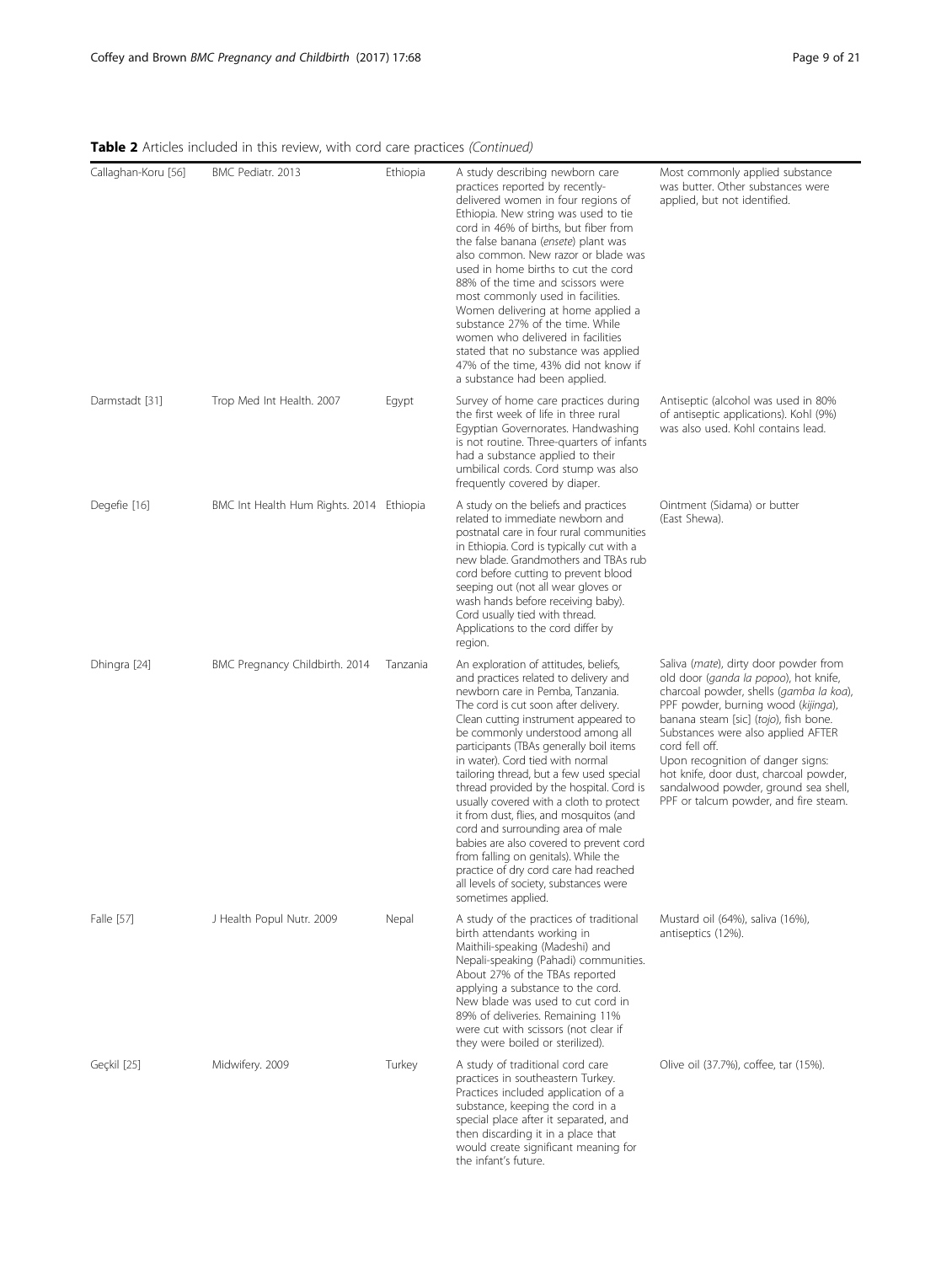| Ghosh [58]  | J Biosoc Sci. 2010              | India    | A study of antenatal, delivery, and<br>postnatal practices of women in India<br>who had experienced a neonatal<br>death compared to current living<br>children and also compared to women<br>who had not experienced a neonatal<br>death. Study showed better care<br>practices for living children. Use of<br>sterilized instrument for cutting cord<br>was high across all groups (75% to<br>85%). Eight-six percent of the<br>deceased infants had herbal paste or<br>mustard oil applied to their umbilical<br>cords (compared to 64% in the group<br>of women with no neonatal deaths).                                                                                                                                                         | Herbal paste, mustard oil, other,<br>antiseptic.                                                                                                                                                                                                                                                                                                                                                                                                                                                                                                                                                                                                                                                                                                                                                                                                    |
|-------------|---------------------------------|----------|------------------------------------------------------------------------------------------------------------------------------------------------------------------------------------------------------------------------------------------------------------------------------------------------------------------------------------------------------------------------------------------------------------------------------------------------------------------------------------------------------------------------------------------------------------------------------------------------------------------------------------------------------------------------------------------------------------------------------------------------------|-----------------------------------------------------------------------------------------------------------------------------------------------------------------------------------------------------------------------------------------------------------------------------------------------------------------------------------------------------------------------------------------------------------------------------------------------------------------------------------------------------------------------------------------------------------------------------------------------------------------------------------------------------------------------------------------------------------------------------------------------------------------------------------------------------------------------------------------------------|
| Gilani [59] | Rural Remote Health, 2014       | Pakistan | A study to understand practices of<br>mothers in regard to seeking<br>healthcare for neonates in rural and<br>urban settings of the capital district<br>of Azad Jammu and Kashmir, Pakistan.<br>The use of sterilized string to tie the<br>cord was more common in urban<br>areas vs. rural areas (44% vs. 27%).<br>Use of a sterilized or boiled cutting<br>tool was slightly more common in<br>urban areas. Rural place of residence<br>had a statistically significant association<br>with use of unsterilized cutting and<br>tying.                                                                                                                                                                                                              | Not stated.                                                                                                                                                                                                                                                                                                                                                                                                                                                                                                                                                                                                                                                                                                                                                                                                                                         |
| Grant [60]  | Paediatr Child Health. 2014     | Uganda   | Article describes verbal autopsy<br>procedure to determine probably<br>causes of 72 neonatal deaths<br>(30% occurred in first week of life)<br>in Uganda. Sepsis due to infected<br>umbilical cord was identified as the<br>probable cause in 42% of deaths<br>(highest of all identified causes).                                                                                                                                                                                                                                                                                                                                                                                                                                                   | Herbs, powder of papyrus reeds, soot<br>from cooking pot, and saliva.                                                                                                                                                                                                                                                                                                                                                                                                                                                                                                                                                                                                                                                                                                                                                                               |
| Gul [34]    | Int J Health Sci (Qassim). 2014 | Pakistan | A study to understand newborn care<br>knowledge and practices among<br>mothers in urban Pakistan. In 60% of<br>home deliveries a new razor was used<br>to cut the cord and 10% recalled the<br>use of a household knife. Seventy-four<br>percent (74%) or respondents applied<br>a substance to the cord.                                                                                                                                                                                                                                                                                                                                                                                                                                            | Coconut oil, mustard oil, ghee, olive oil,<br>surma/kohl, turmeric, machine oil                                                                                                                                                                                                                                                                                                                                                                                                                                                                                                                                                                                                                                                                                                                                                                     |
| Herlihy [8] | PLoS One. 2013                  | Zambia   | A study to understand local<br>perceptions of cord health and illness<br>and the beliefs that shape cord care<br>knowledge and practices. The cord<br>was most frequently tied with white<br>or black cotton knitting wool (home)<br>or clamps (facility). In an emergency,<br>women would use part of their<br>chitenge (traditional fabric wrap).<br>Traditional practice no longer used is<br>the tying of the cord with loozi<br>(fiber from the bark of a tree).<br>A razor blade was the tool of choice<br>for cutting the cord at home or<br>scissors in a clinic. Despite the HIV<br>epidemic, traditional healers and TBAs<br>rarely sterilized tools, but CHWs and<br>midwifes reported some type of<br>disinfection (boiling or alcohol). | Different substances had different<br>purposes. If cord is too brittle, cracking,<br>bleeding, then a substance that<br>increases softness (Vaseline®, cooking<br>or motor oil, mabono (wild fruit) oil,<br>or cream from sour milk). While warmed<br>cooking or motor oil were rare, they<br>were sometimes used as a base for<br>other ingredients (charcoal, herbs).<br>If cord takes too long to separate, items<br>to dry it include: baby powder, charcoal<br>dust, dried cow dung, dried chicken<br>droppings, dust from threshold of home,<br>ash from burnt pumpkin stem, crushed<br>loma (wasps nest), or mud. Any of these<br>would be pounded or ground into a<br>fine powder.<br>Medicinal substances: breast milk,<br>python snake oil, banana, cow dung,<br>mukunku (tree bark), traditional herbs,<br>and dirt from pounding stick. |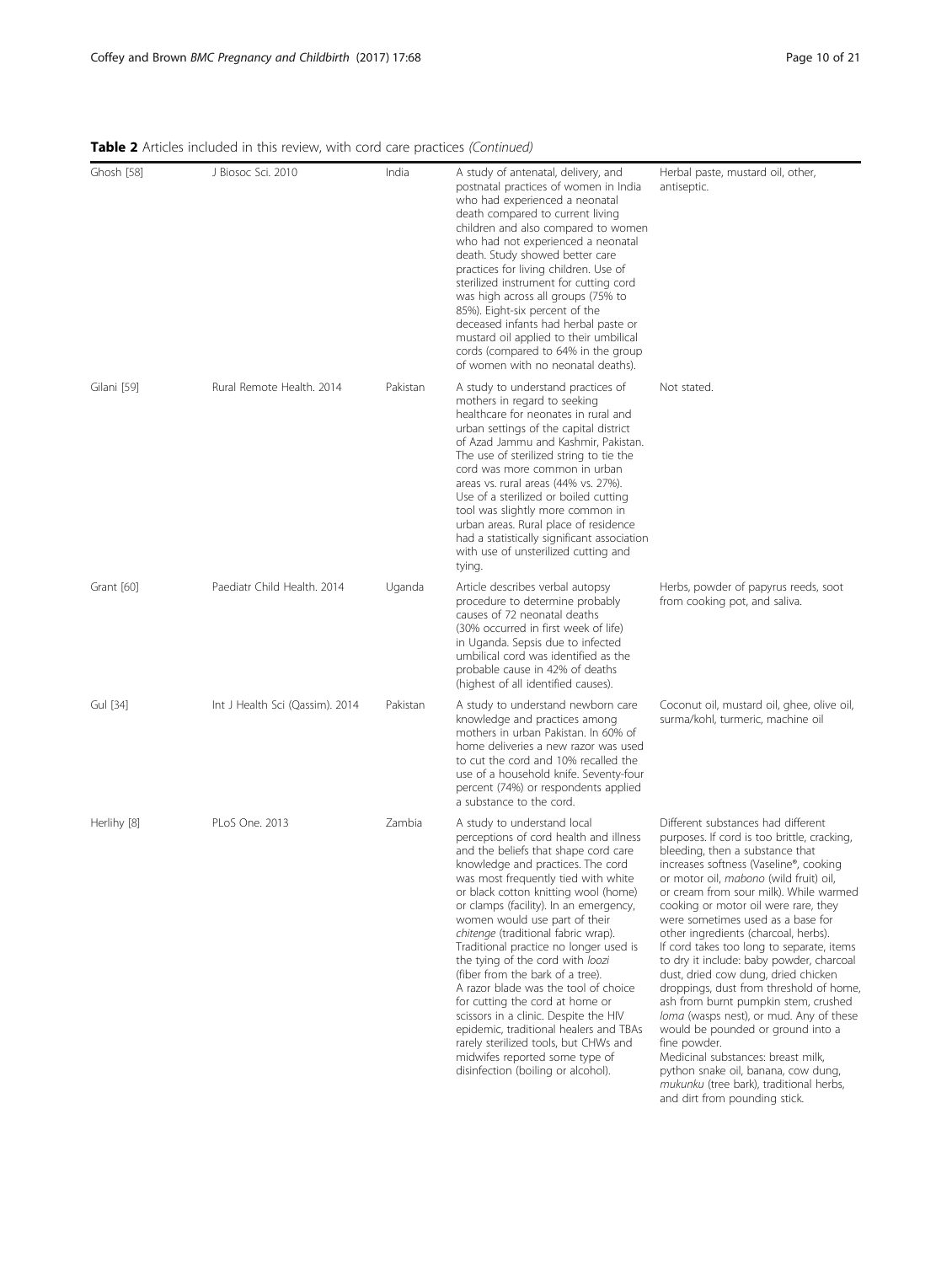Table 2 Articles included in this review, with cord care practices (Continued)

| Hill [15]      | Pediatr Infect Dis J. 2010     | Ghana    | A study exploring delivery practices in<br>Ghana. The cord is generally cut with<br>new razor blade (98%) and tied with<br>new thread (90%), but dry cord care<br>(the standard) was only practiced 8%<br>of the time.                                                                                                                                                                                                                      | Hospital medicine (spirit) (31%), shea<br>butter (47%), herbs (5%), other (16%).<br>Also common to drip hot water on<br>stump or apply a hot damp towel. |
|----------------|--------------------------------|----------|---------------------------------------------------------------------------------------------------------------------------------------------------------------------------------------------------------------------------------------------------------------------------------------------------------------------------------------------------------------------------------------------------------------------------------------------|----------------------------------------------------------------------------------------------------------------------------------------------------------|
| Jennings [61]  | Matern Child Health J. 2015    | Benin    | A study focused on use of job aids to<br>improve facility based postnatal<br>counseling. The only discussion<br>regarding cord care was in regard to<br>substances applied.                                                                                                                                                                                                                                                                 | Traditional substances include clay,<br>ash, salt/spices, ground almonds.                                                                                |
| Karas [62]     | J Trop Pediatr. 2012           | Nepal    | An analysis of newborn care practices<br>as part of a community-based trial<br>investigating clean birthing kits.<br>Although 97.7% of participants used<br>the new razor blade with the kit,<br>authors note that this is not customary<br>practice. 95% waited until placenta<br>was delivered to cut cord. Substance<br>was applied to 18.8% of cords.                                                                                   | Mustard oil, antiseptic, ash, mud, other<br>(other oil, breast milk, herbs/spices,<br>saliva, and other substances).                                     |
| Kayom [9]      | Int J Pediatr. 2015            | Uganda   | A study to investigate newborn care<br>practices in urban Uganda. Almost<br>70% of mothers had received<br>teachings on cord care, but only<br>45% of those were from health<br>professionals. Majority (89.6%) cleaned<br>the cord twice a day. About 58% of<br>the mothers in the study applied a<br>substance to the cord.                                                                                                               | Salty water, powder, Vaseline, spirit,<br>normal saline, ripe banana (gonja), sap,<br>soot, ash, saliva, herbs.                                          |
| Kesterton [63] | BMC Pregnancy Childbirth. 2009 | India    | A study to understand local practices<br>in rural Karnataka, India to improve<br>implementation of essential newborn<br>care practices. A sickle was used in<br>about 1/3 of home births and a used<br>blade in a majority of others. A<br>substance is applied to the cord in<br>some cases.                                                                                                                                               | Turmeric, burning tip with castor oil<br>lamp, antiseptic ointment.                                                                                      |
| Khadduri [33]  | J Perinatol. 2008              | Pakistan | A study to learn about maternal and<br>newborn health knowledge and<br>practices in rural Pakistan. A used<br>blade, knife, or scissors was used often.<br>The TBAs claimed to have washed the<br>implements, but the mothers and<br>father asserted that their TBAs had not<br>washed the cutting instrument.<br>Substances are applied to the cord<br>using an uncleaned chicken feather<br>either from the ground or freshly<br>plucked. | Ghee and sometimes a paste of ghee<br>with fried onions or mustard oil.                                                                                  |
| Khan [10]      | J Neonatal Perinatal Med. 2013 | Pakistan | A study to explore traditional newborn<br>care beliefs and practices in Gilgit,<br>Pakistan. The cord was cut with<br>scissors (most common), blade (28%),<br>or knife (5%). The cord was tied with<br>available thread (55%) or a cord clamp<br>(43.6%). The majority of households<br>(77%) applied a substance to the cord.                                                                                                              | Matti (crushed apricot seeds), cold<br>cream, ghee, haldi (turmeric), mustard<br>seed oil, Dettol, powder/wheat flour,<br>antimony.                      |
| Kumar [64]     | Lancet, 2008                   | India    | Study conducted as part of a three-arm<br>cluster randomized trial (control,<br>newborn care package, and newborn<br>care package + thermospot). Evaluated<br>tying cord within 1/2 h of birth,<br>cutting cord within 1/2 h of birth,<br>cutting cord with clean blade, re-tying<br>cord, application of substance on the<br>cord and on the body.                                                                                         | Ash or clay on cord (60.9% of control<br>group, 38% of ENC group, and 36.1%<br>of ENC + TS group).                                                       |
| Madhu [32]     | Indian J Community Med. 2009   | India    | A study to describe breastfeeding and<br>other newborn care practices in rural                                                                                                                                                                                                                                                                                                                                                              | Talcum powder or turmeric.                                                                                                                               |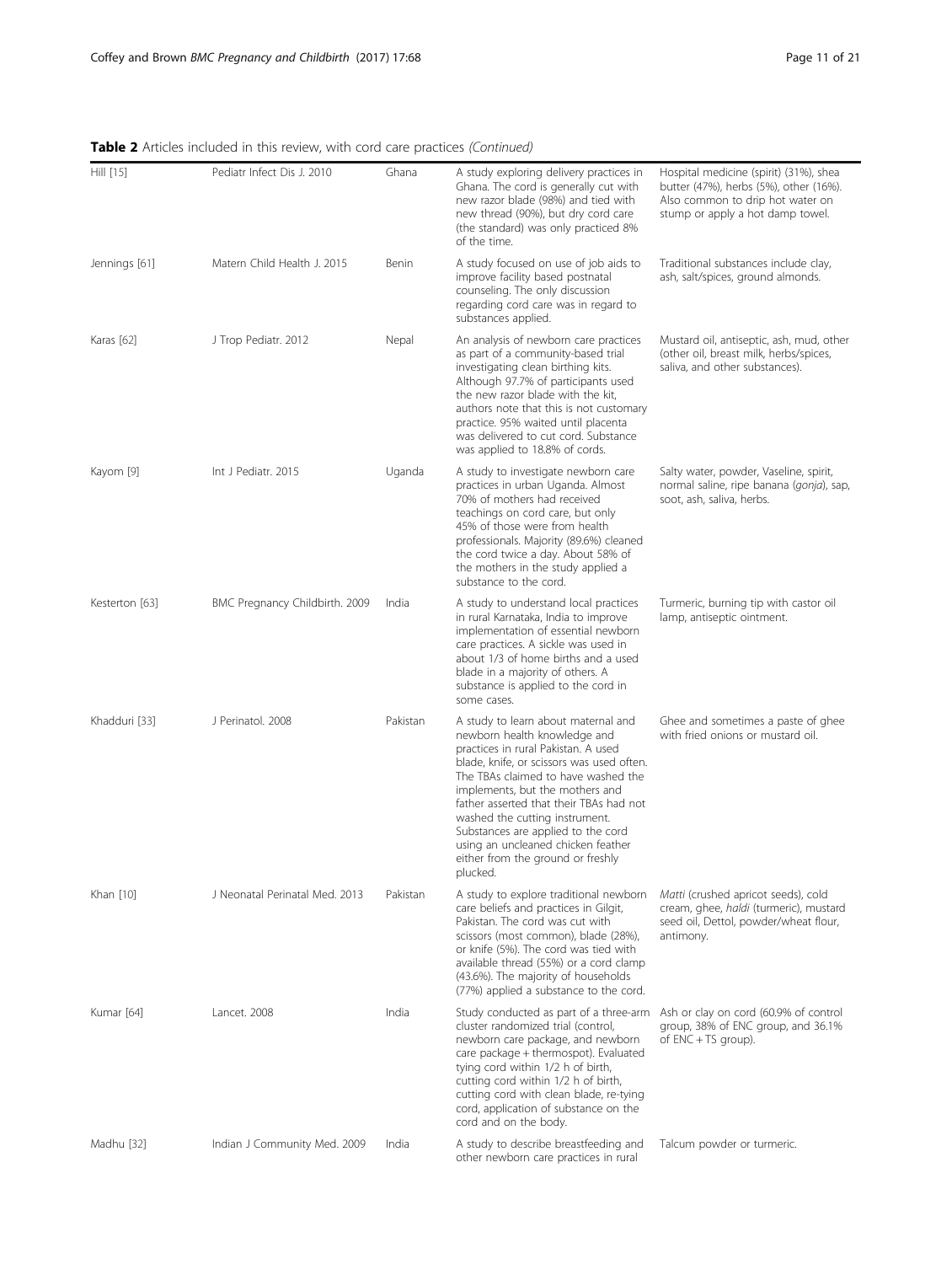|                    |                                |            | Bangalore, India. In the small number<br>of home deliveries (10% of total), a<br>household knife was used to cut the<br>cord in half (5 deliveries). Thirty-three<br>percent of total births had something<br>applied to the cord (regardless of<br>place of birth).                                                                                                                                               |                                                                                                                                                                                                                                               |
|--------------------|--------------------------------|------------|--------------------------------------------------------------------------------------------------------------------------------------------------------------------------------------------------------------------------------------------------------------------------------------------------------------------------------------------------------------------------------------------------------------------|-----------------------------------------------------------------------------------------------------------------------------------------------------------------------------------------------------------------------------------------------|
| Mangwi Ayiasi [65] | PLoS One. 2016                 | Uganda     | Study compared the effect of village<br>health team (community health<br>workers) visits and mobile phone<br>consultations on maternal and<br>newborn care practices. In the<br>intervention group 60% of women<br>used clean cord care practices while<br>only 30% in the control group.                                                                                                                          | Baby powder was the most prevalent<br>substance applied to the cord, followed<br>by soot powder, herbal medicines, and<br>animal dung.                                                                                                        |
| Memon [66]         | J Neonatal Perinatal Med. 2013 | Pakistan   | A study to assess knowledge, attitudes,<br>and practices of women of<br>reproductive age in rural Pakistan.<br>Sixty-nine percent of participants<br>applied a substance to the umbilical<br>cord.                                                                                                                                                                                                                 | Mustard oil (54.4%), antimony (20.5%),<br>and clarified butter (1.8%).                                                                                                                                                                        |
| Moran [16]         | BMC Pregnancy Childbirth. 2009 | Bangladesh | A study to describe newborn care<br>practices in the urban slums in Dhaka,<br>Bangladesh. The cord is usually cut<br>with a new or boiled blade. Thread<br>used to tie the cord was generally not<br>sterile. After cutting cord women<br>reported cleaning the stump and<br>surrounding areas (with wet cloth and<br>soap or antiseptic liquid) and then<br>applying heat and/or a substance to<br>the cord.      | Mustard oil, mustard with chopped,<br>smashed garlic, coconut oil, boric<br>powder, talcum powder, Savlon,<br>chular mati (earth from a clay oven),<br>homeopathic medicine. Also practiced<br>shek dewa (heat treatment).                    |
| Moyer [21]         | BMC Pregnancy Childbirth. 2012 | Ghana      | A study exploring clean birth practices<br>and immediate newborn care in<br>Ghana. The cord is typically cut with<br>scissors or razor blade. Unprompted,<br>women described the importance of<br>sterilizing the tool. Cord was tied with<br>rags, twigs, linen, string, rope, or<br>plastic clamp. Substance were applied<br>by 70% of women in the sample<br>despite advice from providers to apply<br>nothing. | Shea butter, ground shea nuts, local<br>herbs, local oil, or "red earth sand".<br>Another person described application<br>of juice from pou plant, spirits.<br>Healthcare provider described practices<br>no longer in use of using cow dung. |
| Mrisho [23]        | Trans R Soc Trop Med Hyg. 2008 | Tanzania   | A study to understand childbirth and<br>neonatal care practices. The cord<br>usually cut with razor blade and tied<br>with thread (or sometimes cut with<br>millet stem). Razors generally not new.<br>Substance applied to cord.                                                                                                                                                                                  | Traditional herbs + cooking oil or water<br>that has been used to wash an adult<br>woman's genitals (numbati). Other<br>substances include ash, breast milk,<br>fluid from pumpkin flowers, and<br>powder ground from local tree.             |
| Mullany [67]       | Am J Epidemiol. 2007           | Nepal      | An analysis of data on potential risk<br>factors for omphalitis as part of a<br>community-based, umbilical cord care<br>trial. Substances were applied to the<br>cord during the newborn period.<br>Sometimes multiple substances were<br>applied.                                                                                                                                                                 | Mustard oil (80.4%), ash (7.1%),<br>mud (6.8%), other substances (5.5%),<br>non-study antiseptics (15.4%).                                                                                                                                    |
| Mullany [26]       | Pediatr Infect Dis J. 2009     | Tanzania   | Part of a larger clinical trial evaluating<br>a suite of antenatal regimens and use<br>of clean delivery kit in Tanzania. The<br>cord was cut with items from a clean<br>delivery kit. The study looked at two<br>different definitions of cord infection<br>(a broad definition and restrictive<br>definition). Substances were applied<br>to the cords in 10% of cases<br>(home births only).                    | Dust, spirits/antibiotics, baby powder,<br>charcoal, saliva, bark, vegetable oil, and<br>dried roots; most common application<br>was saliva.                                                                                                  |
| Raza [36]          | J Postgrad Med. 2004           | Pakistan   | Matched case control study of 125<br>cases of neonatal tetanus reported by                                                                                                                                                                                                                                                                                                                                         | Mustard oil, ghee, surma<br>(contains antimony and lead).                                                                                                                                                                                     |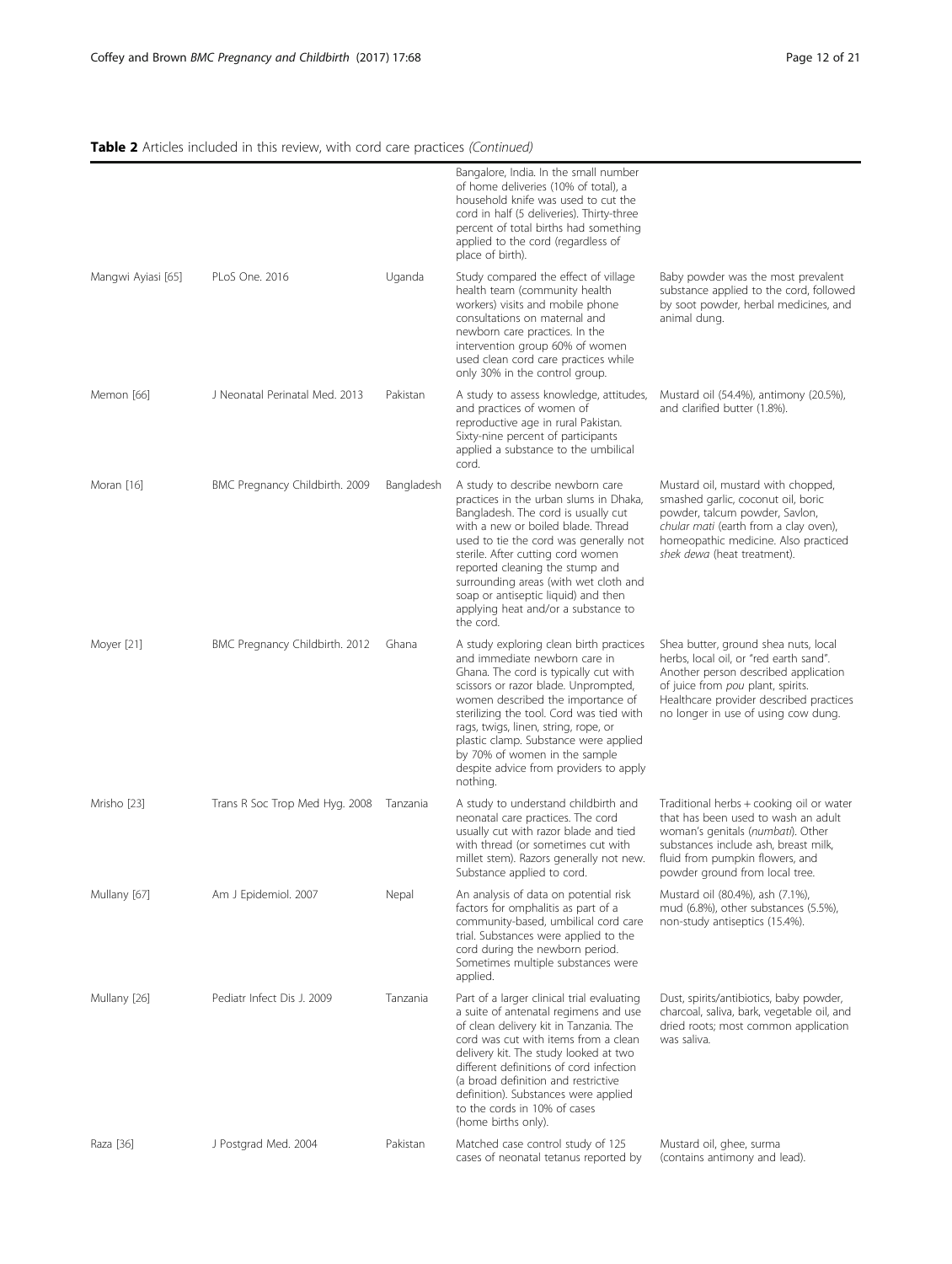|                    |                                |              | 2 hospitals in Karachi between<br>January 1998 and February 2001.<br>There were 125 cases and 250<br>controls. Each case had two controls<br>matched on gender, area of residency,<br>time of birth within 2 months of case<br>birth, and survived neonatal period<br>and mothers had no history of tetanus<br>toxoid immunization.                                                                                                                                                                                                                                                                                                                                                                                                                                                                                                                                |                                                                                                                                                                                                                                                                                                                                                                                                                                                                                                                                                             |
|--------------------|--------------------------------|--------------|--------------------------------------------------------------------------------------------------------------------------------------------------------------------------------------------------------------------------------------------------------------------------------------------------------------------------------------------------------------------------------------------------------------------------------------------------------------------------------------------------------------------------------------------------------------------------------------------------------------------------------------------------------------------------------------------------------------------------------------------------------------------------------------------------------------------------------------------------------------------|-------------------------------------------------------------------------------------------------------------------------------------------------------------------------------------------------------------------------------------------------------------------------------------------------------------------------------------------------------------------------------------------------------------------------------------------------------------------------------------------------------------------------------------------------------------|
| Sacks [18]         | BMC Pregnancy Childbirth. 2015 | Zambia       | A study to understand local practices<br>during the postnatal period. TBAs<br>reported that they try to buy a new<br>blade, but if there is no time to<br>prepare then they use an old blade.<br>Substances applied to the stump vary<br>by whether child is classified (at birth)<br>as "sick" or "healthy". If there are blood<br>clots in the umbilical cord, a sign of<br>abnormality and future illness, the<br>child is taken to a healer who treats<br>the stump with herbs or the child is<br>taken to a hospital. Until the cord<br>separates, mother is expected to<br>apply a wrap around the infant's waist<br>so that the cord does not touch the<br>genitals (will make them infertile as an<br>adult) and the cord is not supposed<br>to fall on to the floor. Once the cord<br>separates, the baby is bathed in cold<br>water to make them strong. | Breast milk dripped onto cord.<br>Full-term healthy babies: black powder<br>(made from burn stem of pumpkin).<br>Pre-term babies: green powder<br>(ground dried roots of mweeye plant).<br>This is considered gentler for preterm<br>babies.<br>If the appropriate herbs cannot be<br>found then brick ash is used.<br>Less common: after the cord falls off,<br>fresh dried chicken dung is mashed and<br>put onto the wound (rooster for male<br>babies, hen for female babies).<br>Participants explained that this tradition<br>originated in Zimbabwe. |
| Shamba [19]        | J Health Popul Nutr. 2013      | Tanzania     | A study to explore childbirth-related<br>hygiene and newborn care practices<br>in community deliveries in southern<br>Tanzania. New blades were used in<br>almost all instance, but new cord ties<br>were rarely used. Substance was<br>applied to cord by many mothers.                                                                                                                                                                                                                                                                                                                                                                                                                                                                                                                                                                                           | Breast milk, talcum powder, oil,<br>petroleum jelly, ash, and dirt.                                                                                                                                                                                                                                                                                                                                                                                                                                                                                         |
| Sharkey [11]       | Health Policy Plan. 2016       |              | Sierra Leone A study to understand maternal and<br>neonatal care practices in four rural<br>districts of Sierra Leone.                                                                                                                                                                                                                                                                                                                                                                                                                                                                                                                                                                                                                                                                                                                                             | Pounded cassava.                                                                                                                                                                                                                                                                                                                                                                                                                                                                                                                                            |
| Sharma [28]        | BMC Pregnancy Childbirth. 2016 | Nepal        | A study to understand beliefs around<br>childbirth and postnatal card in rural<br>Nepal, particularly focusing on beliefs<br>related to women being polluted<br>following childbirth. A hasiya (scythe),<br>a sickle, or a razor blade may be used<br>to cut the umbilical cord and then a<br>substance may be applied.                                                                                                                                                                                                                                                                                                                                                                                                                                                                                                                                            | Antiseptic, cooking oil, ghee, plain water,<br>toothpaste, and ash.                                                                                                                                                                                                                                                                                                                                                                                                                                                                                         |
| Sreeramareddy [68] | BMC Pregnancy Childbirth. 2006 | <b>Nepal</b> | A study to understand reasons for<br>delivering at home and about<br>newborn care practices in urban areas<br>of Nepal. The umbilical cord cut after<br>delivery of placenta in 64.2% of cases,<br>cut with new/boiled blade in 90.4%<br>of cases (sickle, old knife, unboiled<br>blade in 7.1%), no substance applied<br>in 73.8% of cases. Newborn wrapped<br>in old, washed cloth in 73.8% of cases.                                                                                                                                                                                                                                                                                                                                                                                                                                                            | Mustard oil (19.6%), oil + turmeric (2.1%),<br>antiseptic (0.8%), unknown (9.6%),<br>nothing applied (67.9%).                                                                                                                                                                                                                                                                                                                                                                                                                                               |
| Upadhyay [29]      | Acta Paediatr. 2012            | India        | A study to document neonatal care<br>practices in the home and their<br>associate with birth-attendant type.<br>The cord was cut immediately after<br>birth (50.6%) and cut after delivery<br>after placenta in 29.6% (cutting<br>immediately after birth was more<br>common in skilled birth attendant<br>deliveries). Clean instrument used in<br>70% and sterile tie used in 90%.<br>Cord stump left dry in only 26.7%.                                                                                                                                                                                                                                                                                                                                                                                                                                         | Antibiotic powder (46.4%),<br>oil/ghee (42.8%).                                                                                                                                                                                                                                                                                                                                                                                                                                                                                                             |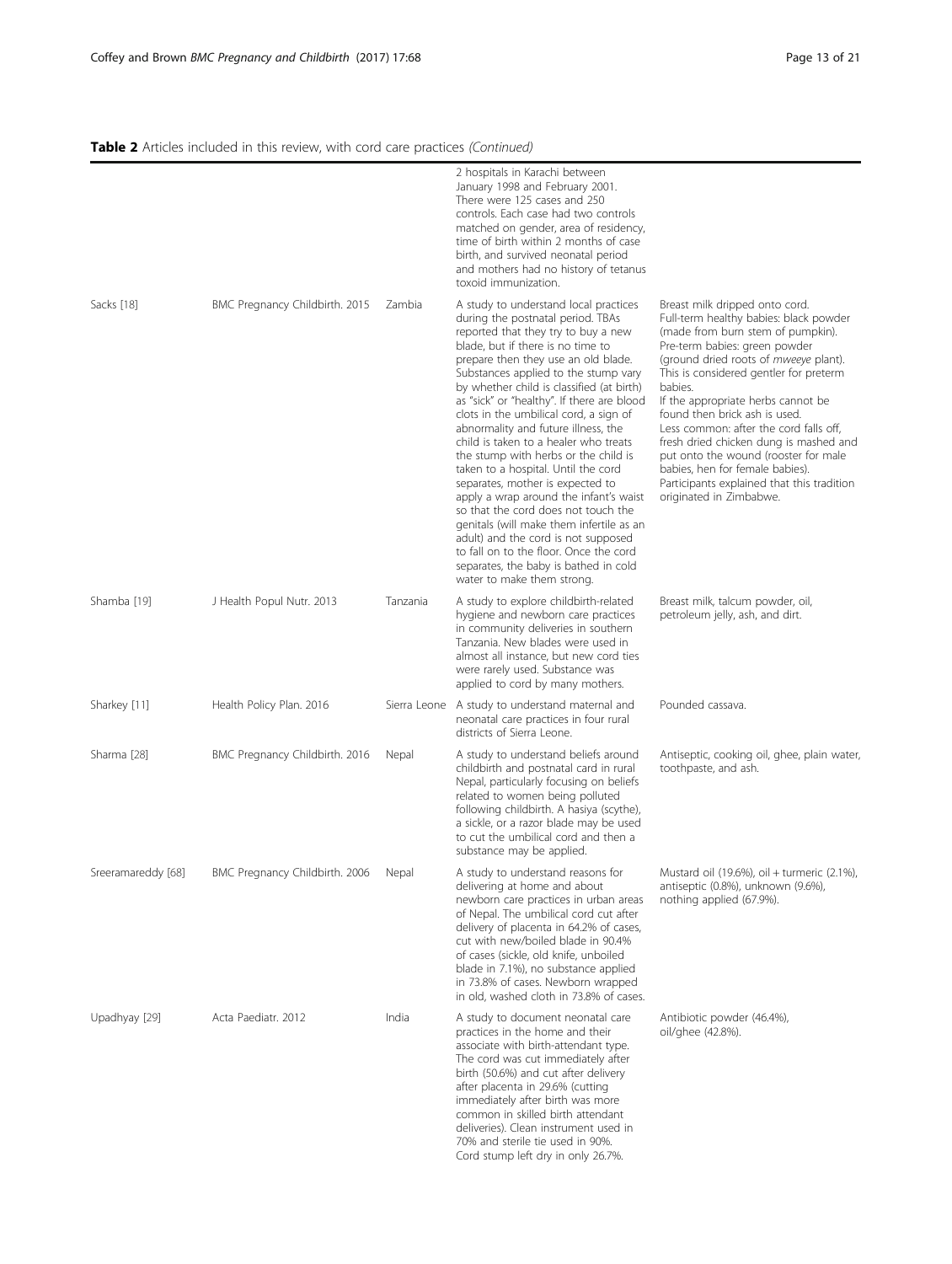Table 2 Articles included in this review, with cord care practices (Continued)

| Waiswa [20] | BMC Pregnancy Childbirth. 2008 | Uganda     | A study to explore the acceptability<br>of evidence-based interventions to<br>reduce maternal and newborn<br>mortality in two rural districts in<br>Uganda. Cord is usually cut with a<br>new razor blade. Substances are<br>applied.                                             | Baby powder, spirit, herbs, soapy water,<br>salty water.                                                                               |
|-------------|--------------------------------|------------|-----------------------------------------------------------------------------------------------------------------------------------------------------------------------------------------------------------------------------------------------------------------------------------|----------------------------------------------------------------------------------------------------------------------------------------|
| Waiswa [69] | BMC Pregnancy Childbirth. 2010 | Uganda     | A study to explore the socioeconomic<br>differences in the use of newborn<br>care practices in Uganda. Most cords<br>were cut with a clean razor blade and<br>cords were tied with clean thread in<br>the majority of cases. Half the mothers<br>applied a substance to the cord. | Powder, surgical spirit, salty water, lizard<br>droppings, ash, medicinal drugs.                                                       |
| Walsh [22]  | Glob Public Health, 2015       | Haiti      | An exploration of current cord care<br>practices in Petit-Goâve, Haiti. The<br>cord needs to be covered by a cloth<br>or substance to protect against evil<br>spirits.                                                                                                            | Burnt nutmeg, dirt from threshold of<br>home, crushed charcoal, ash, burned<br>cotton, palm oil, mixture of leaves and<br>animal dung. |
| Winch [27]  | Lancet, 2005                   | Bangladesh | A study to describe the beliefs<br>surrounding the neonatal period in<br>Sylhet District, Bangladesh. The cord<br>is usually cut with a blade and then<br>tied with a white thread, and then a<br>substance is applied.                                                           | Chewed turmeric, chewed ginger,<br>mustard oil with garlic, ash. Shek dewa<br>(heat treatment) is also practiced.                      |

Abbreviation

TBA traditional birth attendant

The length of the cord is also believed to indicate the length of the genitals in both men and women [\[8](#page-18-0)]. Further, in southern Zambia and on the island of Pemba in the Zanzibar archipelago, Tanzania, the umbilical cord may be wrapped or bound with a strip of cloth to prevent it from touching the groin area [[8,](#page-18-0) [18, 24\]](#page-19-0), which is sometimes believed to cause infertility as an adult [\[18](#page-19-0)]. In areas of Zambia and Tanzania, where it is important to protect the cord from being taken by someone who wishes the infant or the family ill, the cord, and often the placenta, are disposed of through burial in a sacred place or by burning, or are sometimes put in a pit latrine/toilet to prevent them from being unearthed [[8,](#page-18-0) [23](#page-19-0)]. In southeastern Turkey, the cord may be buried in a special place to help define the child's path in life, such as burying the cord at a mosque or a school to help the child grow up to be a religious or educated person, respectively [[25\]](#page-19-0).

## Frequency of application

Few articles reported on the frequency of application of the substance (either the number of days or the number of times per day the substance was applied). In Ethiopia, the substance is applied one to three times per day up to the seventh day of life. However, the applications may not begin until the newborn is two or three days old [[14\]](#page-19-0). In the Brong Ahafo region of Ghana, a substance is applied anywhere from every 30 min to 3 times per day [[15\]](#page-19-0). In urban Uganda, mothers reported cleaning the cord with a substance at least twice per day [\[9\]](#page-18-0). On

Pemba Island in the Zanzibar archipelago, Tanzania, multiple substances were applied to the umbilical area beginning on the sixth day after birth. In this study of more than 1000 infants born at home, only 10% ( $n = 109$ ) had a substance applied to the umbilical cord and less than 11% of those applications were made in the first 48 h of life [[26](#page-19-0)]. A study in Sylhet District in Bangladesh, involving 39 in-depth interviews of mothers, fathers, grandmothers, and traditional birth attendants and data from more than 6000 household surveys of mothers, found that substances were applied until the cord separated and that either turmeric or ginger are applied at birth and then a combination of mustard oil and garlic are applied twice daily until the separation of the cord [[27\]](#page-19-0).

Few studies identified who usually applied the substance to the cord. In the 19 studies where it was reported, either the mother or grandmother of the infant [[9,](#page-18-0) [12](#page-19-0)–[19, 21, 25](#page-19-0), [27](#page-19-0)–[32\]](#page-19-0) or a senior woman [\[15](#page-19-0), [19](#page-19-0), [33](#page-19-0)] in the household applied the substance to the cord. In only a very few cases did a traditional birth attendant or health worker [[11](#page-19-0), [14](#page-19-0), [19](#page-19-0)] apply a substance to the cord.

## Cost and source of substance

Few articles investigated the source of the substances applied to the umbilical cord and none reported on the cost of the substances applied. Shea butter or cooking oil were purchased from the market [[15](#page-19-0), [18\]](#page-19-0). One study reported that the cooking oil applied to the cord is generally a recycled product bought at the local market that had been previously used [\[18](#page-19-0)].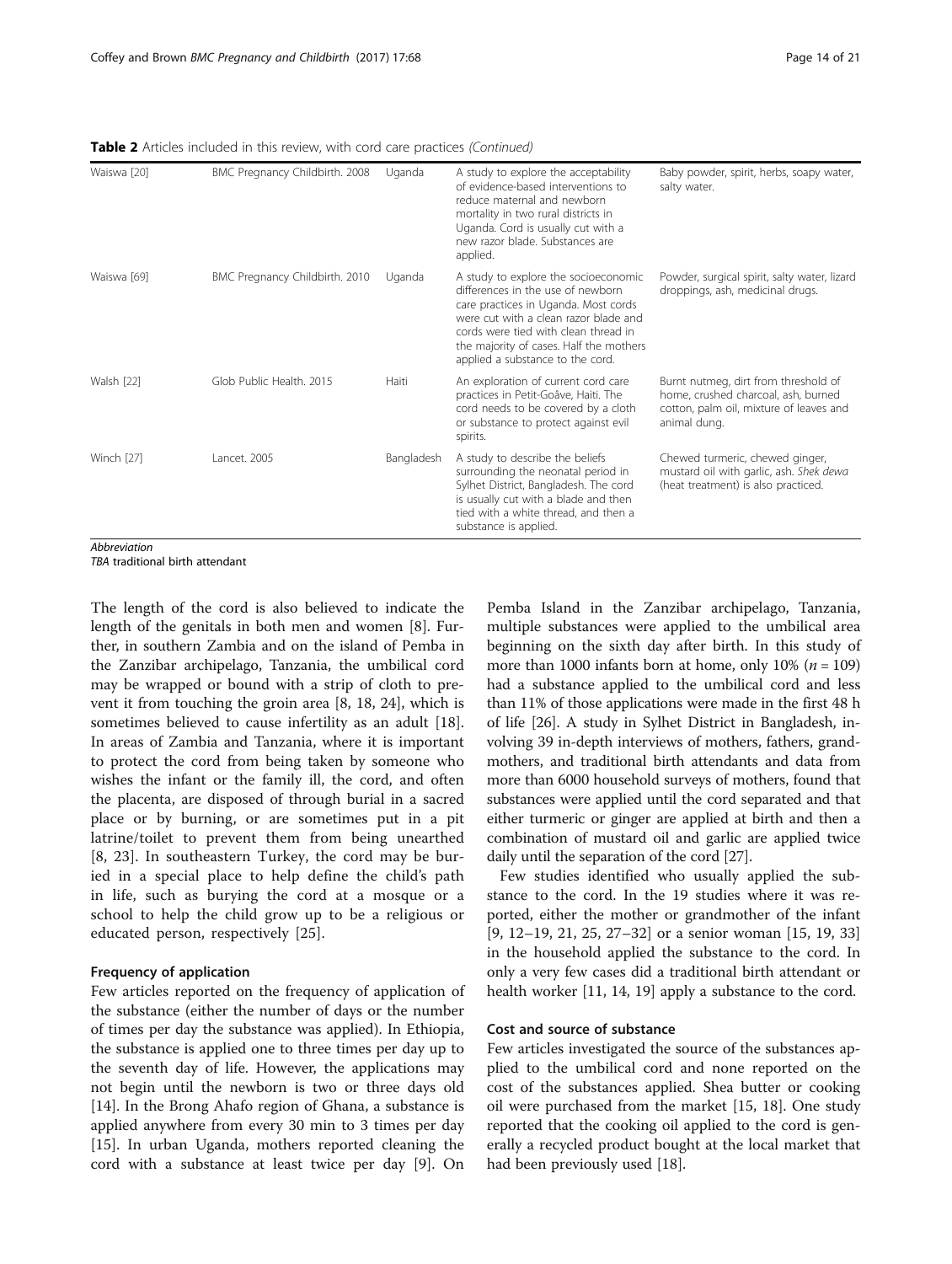#### <span id="page-14-0"></span>Table 3 Substances used, by category

| Category            | ╯<br>Substances                                           | Country/Countries                                           |
|---------------------|-----------------------------------------------------------|-------------------------------------------------------------|
| Oils                | Clove oil [55]                                            | Pakistan                                                    |
|                     | Coconut oil [17, 34, 54, 55]                              | Bangladesh, Pakistan                                        |
|                     | Cooking oil (sometimes recycled) [8, 23, 28]              | Nepal, Tanzania, Zambia                                     |
|                     | Mabono (wild fruit) oil [8]                               | Zambia                                                      |
|                     | Machine/motor oil [8, 34]                                 | Pakistan, Zambia                                            |
|                     | Mustard oil [10, 17, 34, 36, 54, 55, 57, 58, 62, 66-68]   | Bangladesh, India, Nepal, Pakistan                          |
|                     | Mustard oil with garlic [27]                              | Bangladesh                                                  |
|                     | Oil (unspecified) [19, 21, 29, 62]                        | Ghana, India, Nepal, Tanzania                               |
|                     | Oil with turmeric [68]                                    | Nepal                                                       |
|                     | Olive oil [13, 25, 34]                                    | Pakistan, Turkey                                            |
|                     | Palm oil [12, 22]                                         | Haiti, Nigeria                                              |
|                     | Python oil [8]                                            | Zambia                                                      |
|                     | Vegetable oil [26]                                        | Tanzania                                                    |
| Herbs/spices/plants | Banana stem [24]                                          | Tanzania                                                    |
|                     | Black sesame [13]                                         | Turkey                                                      |
|                     | Burnt nutmeg [22]                                         | Haiti                                                       |
|                     | Cassava [11]                                              | Sierra Leone                                                |
|                     | Dried roots [26]                                          | Tanzania                                                    |
|                     | Ginger/chewed ginger [27, 54]                             | Bangladesh                                                  |
|                     | Hellebore [13]                                            | Turkey                                                      |
|                     | Herbs (unspecified) [7-9, 12, 15, 20, 21, 23, 58, 60, 62] | Ghana, India, Nepal, Nigeria, Tanzania, Uganda,<br>Zambia   |
|                     | Kijinga (burning wood) [24]                               | Tanzania                                                    |
|                     | Mukunku (bark of a tree) [8]                              | Zambia                                                      |
|                     | Mustard with chopped, smashed garlic [17]                 | Bangladesh                                                  |
|                     | Myrtle [13]                                               | Turkey                                                      |
|                     | Pou plant (juice) [21]                                    | Ghana                                                       |
|                     | Pumpkin flowers (fluid) [23]                              | Tanzania                                                    |
|                     | Sap [9]                                                   | Uganda                                                      |
|                     | Spices (unspecified) [61, 62]                             | Benin, Nepal                                                |
|                     | Turmeric/chewed turmeric [10, 27, 32, 34, 54, 55, 63]     | Bangladesh, India, Pakistan                                 |
| Minerals/powders    | Antimony [10, 66]                                         | Pakistan                                                    |
|                     | Ash [9, 19, 22, 23, 27, 28, 54, 61, 62, 64, 67, 69]       | Bangladesh, Benin, Haiti, India, Nepal, Tanzania,<br>Uganda |
|                     | Ash from burnt papyrus [7]                                | Uganda                                                      |
|                     | Bark [26]                                                 | Tanzania                                                    |
|                     | Black powder (burnt pumpkin stem) [8, 18]                 | Zambia                                                      |
|                     | Boric powder [17, 54]                                     | Bangladesh                                                  |
|                     | Brick ash [18]                                            | Zambia                                                      |
|                     | Chalk [12]                                                | Nigeria                                                     |
|                     | Charcoal [8, 22, 24, 26, 37]                              | Haiti, Nigeria, Tanzania, Zambia                            |
|                     | Chular mati (earth from clay oven) [17]                   | Bangladesh                                                  |
|                     | Clay [61, 64]                                             | Benin, India                                                |
|                     | Dirt from pounding stick [8]                              | Zambia                                                      |
|                     | Dust/dust from threshold of home [8, 22, 24, 26]          | Haiti, Tanzania, Zambia                                     |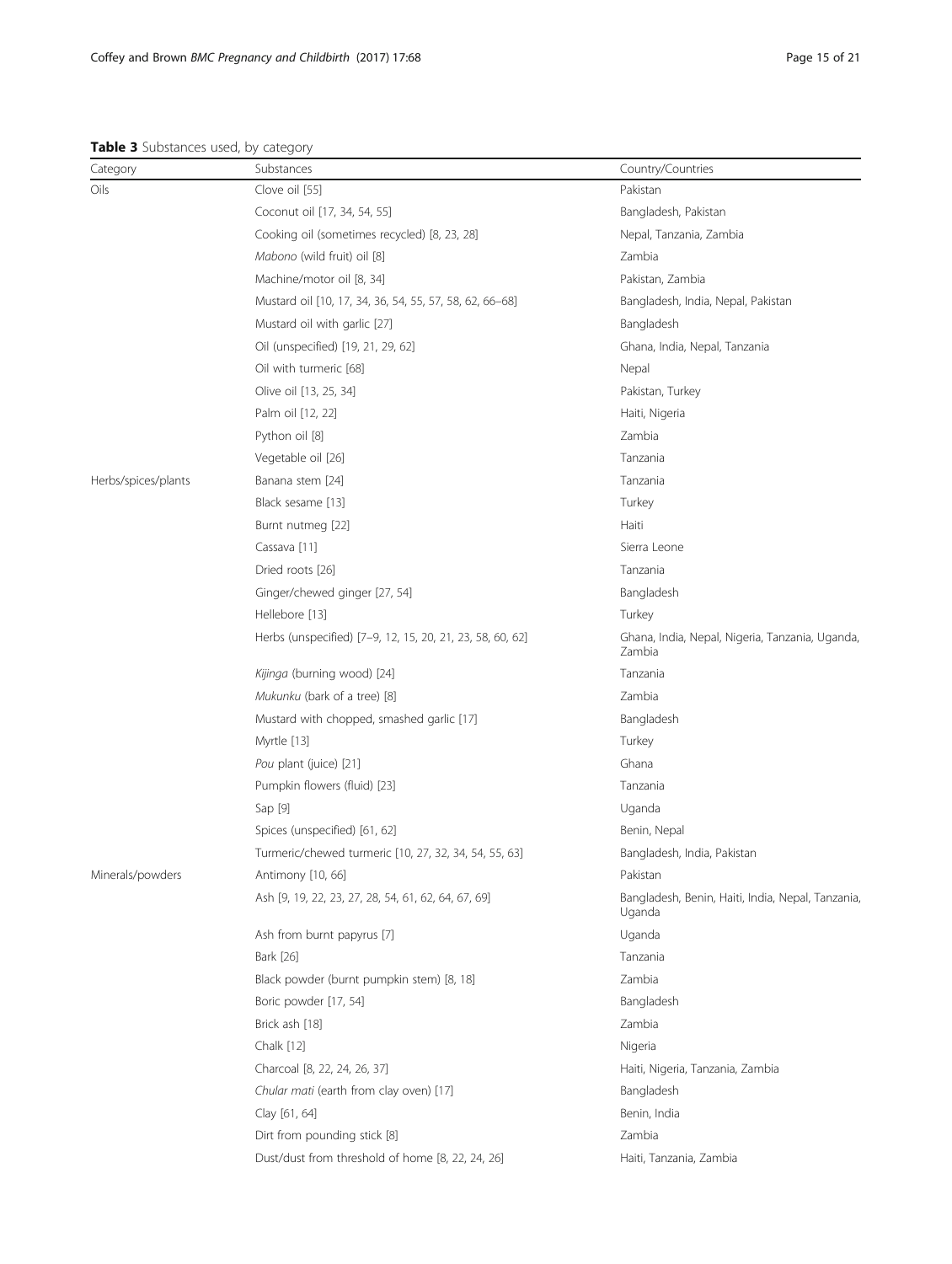## Table 3 Substances used, by category (Continued)

|                       | Ganda la popoo (dirty door powder from old door) [24]                        | Tanzania                         |
|-----------------------|------------------------------------------------------------------------------|----------------------------------|
|                       | Green powder (ground dried roots of mweeye plant) [18]                       | Zambia                           |
|                       | Ground sea shell [24]                                                        | Tanzania                         |
|                       | Mud [8, 62, 67]                                                              | Nepal, Zambia                    |
|                       | Powder (unspecified) [7, 9, 10, 69]                                          | Pakistan, Uganda                 |
|                       | Powder from ground local tree [23]                                           | Tanzania                         |
|                       | Powder of papyrus reeds [60]                                                 | Uganda                           |
|                       | PPF powder (pyriproxyfen pesticide) [24]                                     | Tanzania                         |
|                       | Red earth sand [21]                                                          | Ghana                            |
|                       | Rotten tree powder [13]                                                      | Turkey                           |
|                       | Salt [12, 61]                                                                | Benin, Nigeria                   |
|                       | Sandalwood powder [24]                                                       | Tanzania                         |
|                       | Soil/dirt/sand [12, 19]                                                      | Nigeria, Tanzania                |
|                       | Soot/soot from cooking pot [9, 60, 65]                                       | Uganda                           |
|                       | White powder [30]                                                            | Nigeria                          |
| Dung                  | Animal (unspecified) [65]                                                    | Uganda                           |
|                       | Animal (unspecified) mixed with leaves [22]                                  | Haiti                            |
|                       | Chicken [8, 18]                                                              | Zambia                           |
|                       | Cow [8]                                                                      | Zambia                           |
|                       | Lizard [69]                                                                  | Uganda                           |
| Water                 | Hot water [15]                                                               | Ghana                            |
|                       | Numbati (water that has been used to wash an adult<br>woman's genitals) [23] | Tanzania                         |
|                       | Plain water [7, 28]                                                          | Nepal, Uganda                    |
|                       | Salty water [9, 20, 69]                                                      | Uganda                           |
|                       | Soapy water [20]                                                             | Uganda                           |
| <b>Bodily fluids</b>  | Breast milk [8, 18, 19, 23, 62]                                              | Nepal, Tanzania, Zambia          |
|                       | Saliva [7, 9, 12, 24, 26, 57, 60, 62]                                        | Nepal, Nigeria, Tanzania, Uganda |
| Food                  | Banana [8, 9]                                                                | Uganda, Zambia                   |
|                       | Butter [7, 14, 16, 56]                                                       | Ethiopia, Uganda                 |
|                       | Chewed rice [54]                                                             | Bangladesh                       |
|                       | Cream from sour milk [8]                                                     | Zambia                           |
|                       | Dry coffee [13, 25]                                                          | Turkey                           |
|                       | Fat and sugared fat [13]                                                     | Turkey                           |
|                       | Ghee [7, 10, 28, 29, 33, 34, 36, 55, 66]                                     | India, Nepal, Pakistan, Uganda   |
|                       | Ghee mixed with fried onions or mustard oil [33]                             | Pakistan                         |
|                       | Ghee mixed with soot [7]                                                     | Uganda                           |
|                       | Ground almonds [61]                                                          | Benin                            |
|                       | Ground shea nuts [21]                                                        | Ghana                            |
|                       | Matti (crushed apricot seeds) [10]                                           | Pakistan                         |
|                       | Onion [7]                                                                    | Uganda                           |
|                       | Wheat flour [10]                                                             | Pakistan                         |
| Personal care/medical | Alcohol [31]                                                                 | Egypt                            |
|                       | Antibiotic powder [29]                                                       | India                            |
|                       | Antiseptic ointment [63]                                                     | India                            |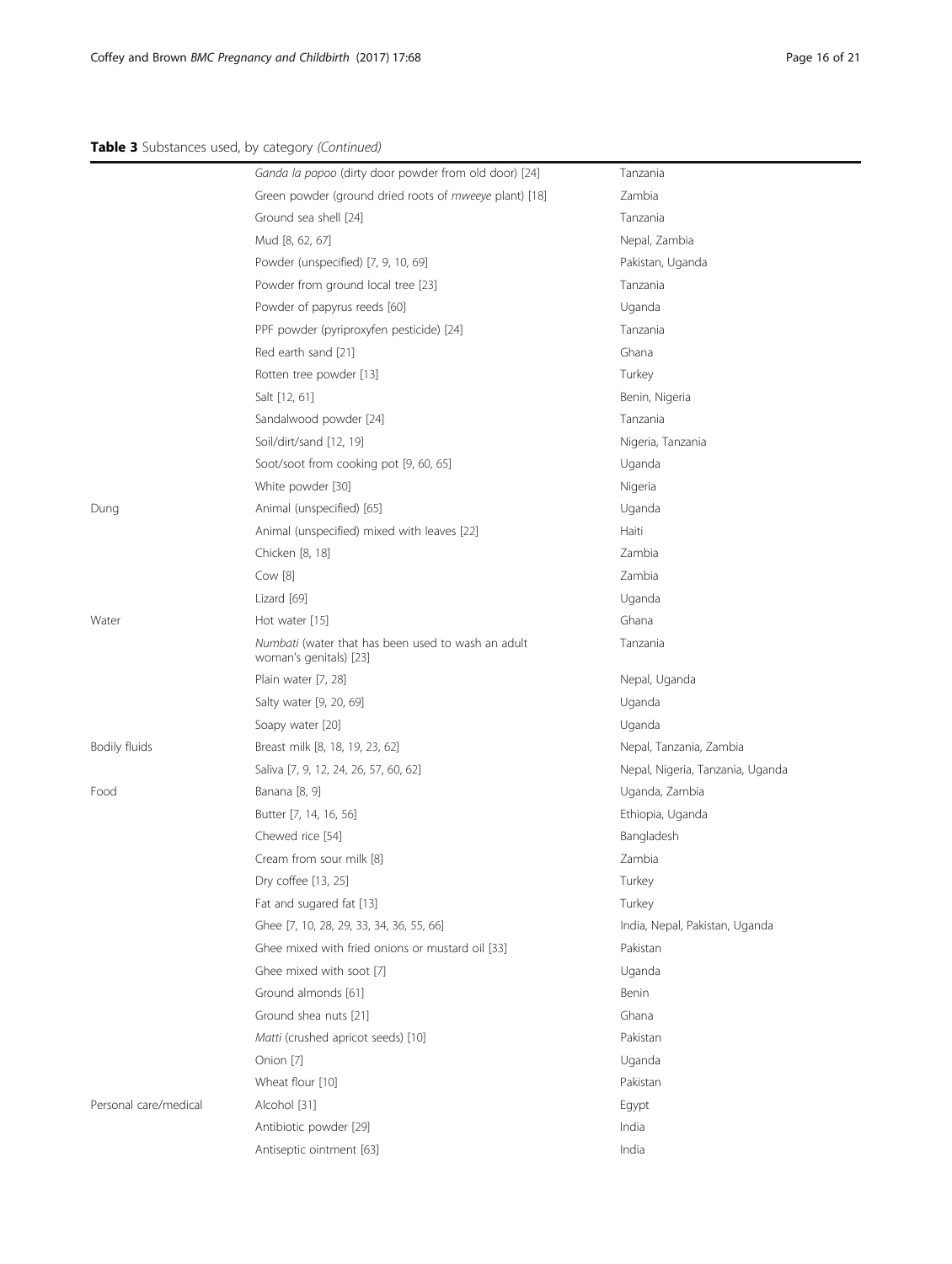|       | Antiseptics (unspecified) [26, 28, 31, 57, 58, 62, 67, 68]                       | Egypt, India, Nepal, Tanzania                            |
|-------|----------------------------------------------------------------------------------|----------------------------------------------------------|
|       | Baby powder/talcum powder [8, 17, 19, 20, 24, 26, 32, 55, 65]                    | Bangladesh, India, Pakistan, Tanzania, Uganda,<br>Zambia |
|       | Cold cream [10                                                                   | Pakistan                                                 |
|       | Dettol [10, 52]                                                                  | Bangladesh, Pakistan                                     |
|       | Gentian violet [14]                                                              | Ethiopia                                                 |
|       | Hair lotion [14]                                                                 | Ethiopia                                                 |
|       | Herbal medicine (unspecified) [65]                                               | Uganda                                                   |
|       | Homeopathic medicine (unspecified) [17]                                          | Bangladesh                                               |
|       | lodine [14]                                                                      | Ethiopia                                                 |
|       | Kohl/surma (can contain lead and antimony) [31, 34, 36, 55]                      | Egypt, Pakistan                                          |
|       | Medicinal drugs (unspecified) [69]                                               | Uganda                                                   |
|       | Menthol-containing balm [12]                                                     | Nigeria                                                  |
|       | Methylated spirit [12]                                                           | Nigeria                                                  |
|       | Nebanol ointment [52]                                                            | Bangladesh                                               |
|       | Ointment (unspecified) [16, 55]                                                  | Ethiopia, Pakistan                                       |
|       | Petroleum jelly [7-9, 12, 14, 19]                                                | Ethiopia, Nigeria, Tanzania, Uganda, Zambia              |
|       | Savlon [17]                                                                      | Bangladesh                                               |
|       | Shea butter [15, 21]                                                             | Ghana                                                    |
|       | Surgical spirit [7, 9, 15, 20, 26, 69]                                           | Ghana, Tanzania, Uganda                                  |
|       | Toothpaste [12, 28, 37]                                                          | Nigeria, Nepal                                           |
| Other | Burnt cloth/burned cotton [13, 22]                                               | Haiti, Turkey                                            |
|       | Fish bone [24]                                                                   | Tanzania                                                 |
|       | Gamba la koa (shells) [24]                                                       | Tanzania                                                 |
|       | Loma (crushed wasps nest) [8]                                                    | Zambia                                                   |
|       | Tar [25]                                                                         | Turkey                                                   |
|       | "Other substances" [15, 56, 58, 62, 67]                                          | Ethiopia, Ghana, India, Nepal                            |
| Heat  | Burning tip of cord [63]                                                         | India                                                    |
|       | Fire steam [24]                                                                  | Tanzania                                                 |
|       | Hot fomentation or shek dewa (dry or moist heat)<br>[12, 15, 17, 27, 30, 37, 54] | Bangladesh, Ghana, Nigeria                               |
|       | Hot knife [24]                                                                   | Tanzania                                                 |
|       |                                                                                  |                                                          |

## **Discussion**

This study presents a view of traditional cord-care practices as reported during the last fifteen years in low- and middle-income countries. The desire to care for the umbilical cord of an infant appears to be universal in all cultures. Of interest is the description of the range of products applied to the newly cut cord and that substances are applied to the umbilical cord to infants born at home as well as in facilities. Participants in studies from Petit-Gôave, Haiti, and Karachi, Pakistan, reported that if an infant was born in a health facility, a substance would be applied to the umbilical cord upon returning home [[22, 34\]](#page-19-0).

The possible harm of these substances has not been fully quantified. In some cases, such as with kohl and surma used in Egypt and Pakistan, the lead and antimony included in the product is most likely harmful. Anecdotal literature often refers to the use of dung as a harmful traditional practice. In contrast, we found use of chicken/lizard/cow dung reported in only three countries (Haiti, Uganda, and Zambia), thereby suggesting that this practice is not as widespread as depicted or that it, as reported by a traditional birth attendant in northern Ghana, was practiced in the past and has since ceased [\[21\]](#page-19-0). It is also possible that application of preparations using dung is underreported in published literature. For example, unpublished formative research from the Kenieba and Koutiala Districts of Mali report use of bassa bo (lizard excrement powder mixed with shea butter) and bagani dji (insect powder mixed with shea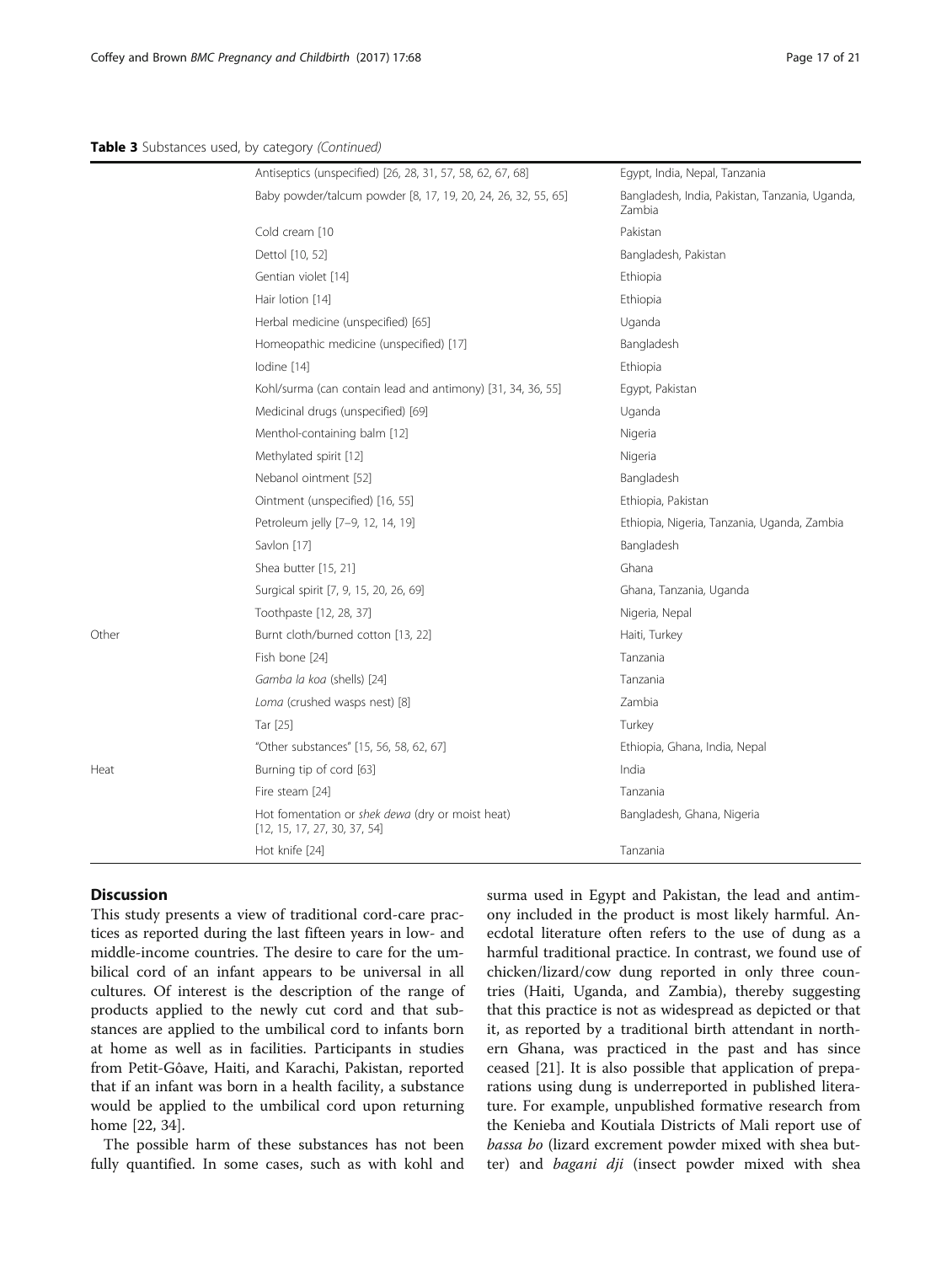butter, sap, or powder of pourghère) to help the stump fall off and heal the umbilicus [unpublished data from formative research conducted in Mali in 2015 by the Maternal Child Survival Program of the US Agency for International Development]. Data from the Kita and Diema Districts in Mali report application of cow dung, shea butter, ash, alcohol, and Maggi cubes to the umbilical cord [unpublished data from endline survey conducted in Mali in 2014 by the Maternal and Child Health Integrated Program, predecessor to Maternal Child Survival Program].

Other product categories (i.e., oils, herbs/spices/plants, mineral/powder, water, bodily fluids, food, personal care/ medical products) and processes such as heat treatment may or may not be harmful and could warrant further investigation. Neonates and young infants are more prone to infection than older children and adults and evidence suggests that their immune systems are still developing rather than being fully formed at the time of birth. Further, newborns appear to be particularly vulnerable to the types of intracellular pathogens that commonly cause neonatal sepsis [\[35](#page-19-0)], such as some strains of streptococcus, Escherichia coli, and Listeria monocytogenes.

Concern has been expressed about transmission of HIV from mother to child through the application of breast milk to the umbilical cord [\[18](#page-19-0)]. Also, the use of numbati (water that has been used to wash an adult woman's genitals) in Tanzania [[23\]](#page-19-0), could potentially pose a risk for transmission of HIV or other diseases. The application of unhygienic substances to or around the umbilical cord stump has been linked to tetanus in infants [[2,](#page-18-0) [13](#page-19-0), [25, 36](#page-19-0)–[39](#page-19-0)]. Clostridium tetani bacteria, found in soil, dust, saliva, animal dung, and other sources, are the cause of tetanus infection [[40\]](#page-19-0).

Some substances, which are known to be harmful in other contexts, pose an unclear risk when applied to the umbilical cord. For example, motor/machine oil contains high levels of chemical additives and, once used for its intended purpose, can contain high levels of heavy metals and other minerals [[41](#page-19-0), [42\]](#page-19-0). While used motor/ machine oil is well known to be harmful to the environment and causes dermatitis through long-term exposure, the health risks due to short-term exposure through an open wound is not well defined. Boric acid powder is used as a pesticide and has caused seizures and death in infants when ingested [[43\]](#page-19-0), but also has known antifungal properties and has been used as a treatment for conditions such yeast infections [\[44](#page-19-0)]. However, sources differ on whether it is safe to use boric acid on open wounds. Pyriproxyfen powder, a pesticide, poses minimal risk to humans in small quantities [\[45](#page-19-0)]. Other substances, such as oils, herbs, plants, food products, and heat treatments applied to the cord may be harmful depending on whether they have been contaminated in some way, such as through unhygienic preparation or storage.

This critical information regarding traditional cordcare practices can serve as the stepping stone to behavior change. We focused our review on a comprehensive description of reported cord-care practices with the intention of employing the knowledge to develop behavior-change strategies to support introduction of novel cord-care regimens, particularly 7.1% chlorhexidine digluconate for umbilical cord care. Randomized controlled trials investigating the use of 7.1% chlorhexidine digluconate for umbilical cord care have been conducted in Nepal [[46](#page-19-0)], Bangladesh [[47\]](#page-19-0), and Pakistan [\[48](#page-19-0)]. A meta-analysis of the three studies demonstrated that application of chlorhexidine to the umbilical cord of the newborn led to a 23% reduction in all-cause neonatal mortality and a reduction in omphalitis ranging from 27 to 56% compared to control group depending on severity of infection [[49\]](#page-19-0). Further, the World Health Organization recommends the application of 7.1% chlorhexidine digluconate (gel or solution) to the umbilical cord of neonates who are born at home in settings with high neonatal mortality or to replace the use of a harmful, traditional substances [\[50\]](#page-19-0). Despite previously reported substantial reductions in South Asia, results from recent trials in Zambia [\[51\]](#page-19-0) and Tanzania [\[52](#page-19-0)] show that application of 7.1% chlorhexidine to the umbilical cord did not significantly reduce neonatal mortality rates in the study sites. This suggests that programmatic context and level of risk in the population as well as cord care practices must be considered in any behavior change initiative.

Findings from this review suggest that documentation of cord-care practices is not consistent throughout lowand middle-income countries. Given the heterogeneity of practices described in the literature, it is not clear if data from one country in a region also pertains to other surrounding countries and/or nearby ethnic groups. Overall, however, existing literature depicts a firm tradition of umbilical cord care in every culture. The desire to take some kind of action to address the newly cut umbilical cord seems to be a strong human desire. Participants in several studies noted that adhering to dry cord care was very difficult. For example, in Ghana, there was a belief that applying nothing to the cord would delay separation, cause discomfort, and potentially cause death for the infant by preventing the sore from healing and causing a sickness in the stomach [\[15](#page-19-0)]. In Uganda, the practice of dry cord care was noted as difficult to follow as it delays the cord separation and the return of the mother to chores [\[7](#page-18-0)]. This desire to actively care for a newborn could be utilized as a trigger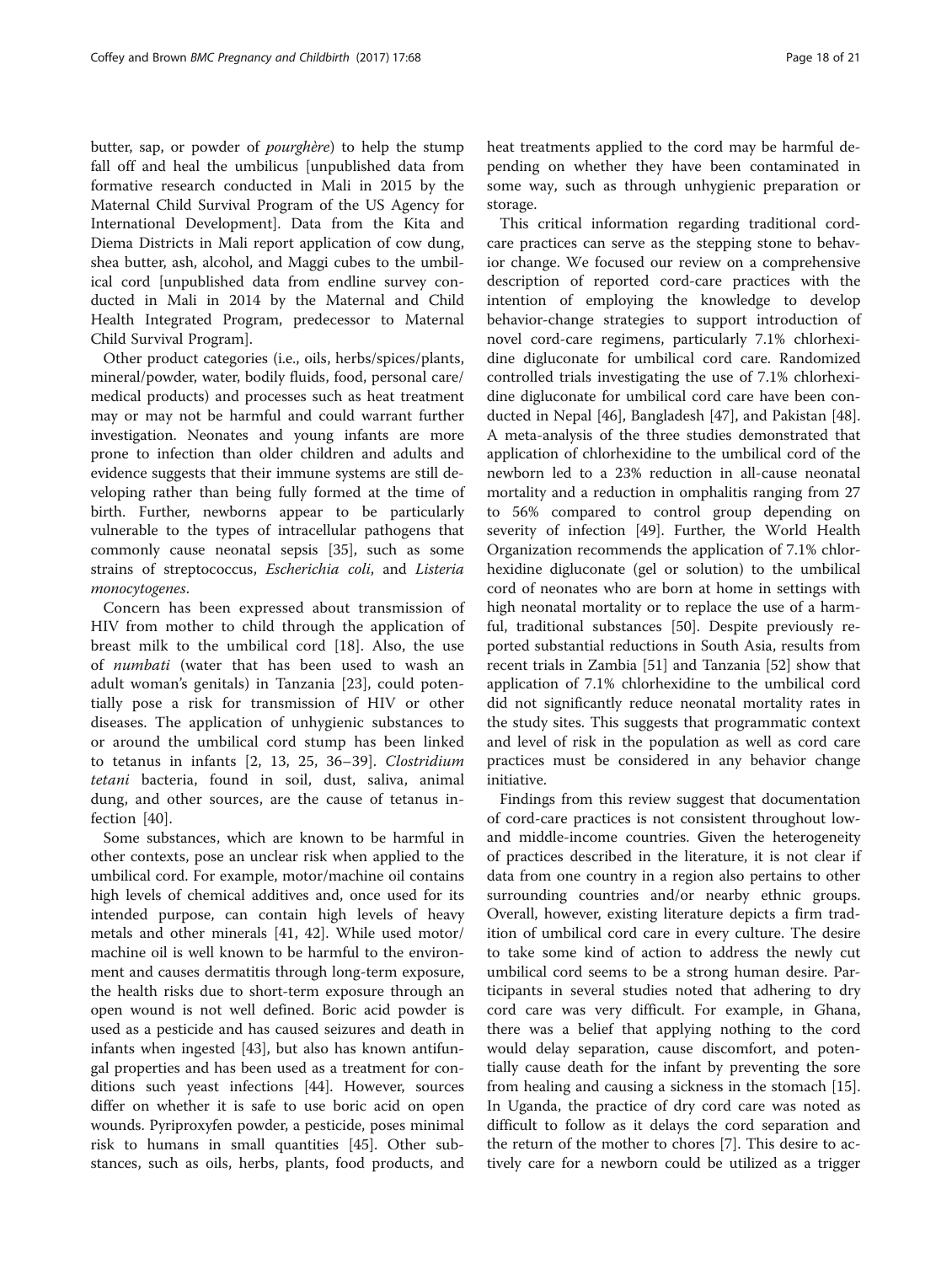<span id="page-18-0"></span>for behavior change. For example, as applied in the Health Belief Model [\[53](#page-19-0)], knowledge of effective cord care (i.e., product, application procedure, number of days to use, number of times/day to apply) could function as a "cue to action" to allow caretakers to act in a positive manner.

This review has limitations, as noted. Reporting is not global in nature as the review was limited to sources published in English in peer-reviewed journals. Few of the studies conducted have been indepth, qualitative assessments of umbilical cord care practices; therefore, much of the detailed information about beliefs and practices surrounding umbilical cord care comes from a few sources or countries, such as Tanzania and Zambia. This could lead to the assumption that some countries place greater importance on umbilical cord care practices than other countries where the data collection focused on a variety of newborn care practices. The paucity of data from Latin America and the Caribbean reflected in this review could stem from our decision to include only English-language material. Also, it is likely that additional anecdotal information is available in gray literature.

Additional research around cost and source of products used in cord care practices could assist programs that are targeting newborn care behavior change. Likewise, deeper ethnographic and/or qualitative investigation into the underlying meaning and significance of traditional cord-care practices could assist in formulating key messages being used to generate demand for novel prophylactic products.

# Conclusions

Findings from this review suggest that documentation of cord-care practices is not consistent throughout low- and middle-income countries, yet existing literature depicts a firm tradition of umbilical cord care in every culture studied. Cord-care practices vary by country and by regions or cultural groups within a country and employ a wide range of substances. The desire to promote healing and hasten cord separation are the underlying beliefs related to application of substances to the umbilical cord. The frequency of application of the substance (either the number of days or the number of times per day the substance was applied) and source and cost of products used are not well characterized. This desire to actively care for the umbilical cord of a newborn could be utilized to promote positive behavior change such as the introduction of 7.1% chlorhexidine digluconate for umbilical cord care. The variety in cord care practices and beliefs noted in this review however points toward the need to contextualize any behavior change approach to align with the local culture.

## Additional file

[Additional file 1:](dx.doi.org/10.1186/s12884-017-1250-7) Search Terminology. Exact narrative sequences used for literature search. (DOCX 12 kb)

#### Acknowledgements

Not applicable/none.

### Funding

Funding for this project has been provided by the UN Commission for Life-Saving Commodities. The funding body was not involved in the design of the study and collection, analysis, and interpretation of data or in writing the manuscript.

#### Availability of data and materials

All articles reviewed are available online. Two instances of unpublished data from Mali have been mentioned in this manuscript; the data can be requested from the Maternal Child Survival Program of the US Agency for International Development (<http://www.mcsprogram.org/>).

#### Authors' contributions

PSC conceived of the idea for the paper, assessed the quality of the included studies, analyzed the data, and wrote the manuscript. SB conducted the title/abstract and full-text screening, extracted and analyzed the data, and wrote the manuscript. PSC had full access to all the data in the study and had final responsibility for the decision to submit for publication. Both authors have read and approved the final version of this manuscript.

#### Competing interests

The authors declare that they have no competing interests.

#### Consent for publication

Not applicable.

#### Ethics approval and consent to participate Not applicable.

#### Received: 20 September 2016 Accepted: 8 February 2017 Published online: 20 February 2017

#### References

- 1. Liu L, Oza S, Hogan D, Perin J, Rudan I, Lawn JE, et al. Global, regional, and national causes of child mortality in 2000–13, with projections to inform post-2015 priorities: an updated systematic analysis. Lancet. 2015;385(9966):430–40.
- 2. Traverso HP, Bennett JV, Kahn AJ, Agha SB, Rahim H, Kamil S, Lang MH. Ghee applications to the umbilical cord: a risk factor for neonatal tetanus. Lancet. 1989;1(8636):486–8.
- 3. Mull DS, Anderson JW, Mull JD. Cow dung, rock salt, and medical innovation in the Hindu Kush of Pakistan: the cultural transformation of neonatal tetanus and iodine deficiency. Soc Sci Med. 1990;30(6):675–91.
- Karumbi J, Mulaku M, Aluvaala J, English M, Opiyo N. Topical umbilical cord care for prevention of infection and neonatal mortality. Pediatr Infect Dis J. 2013;32(1):78–83.
- 5. Imdad A, Bautista RM, Senen KA, Uy MV, Mantaring III JB, Bhutta ZA. Umbilical cord antiseptics for preventing sepsis and death among newborns. Cochrane Database Syst Rev. 2013;5:CD008635.
- 6. Preferred Reporting Items for Systematic Reviews and Meta-Analyses (PRISMA). [http://www.prisma-statement.org/.](http://www.prisma-statement.org/) Accessed 14 Sep 2016.
- 7. Byaruhanga RN, Nsungwa-Sabiiti J, Kiguli J, Balyeku A, Nsabagasani X, Peterson S. Hurdles and opportunities for newborn care in rural Uganda. Midwifery. 2011;27(6):775–80.
- 8. Herlihy JM, Shaikh A, Mazimba A, Gagne N, Grogan C, Mpamba C, et al. Local perceptions, cultural beliefs and practices that shape umbilical cord care: a qualitative study in Southern Province, Zambia. PLoS One. 2013;8(11):e79191.
- 9. Kayom VO, Kakuru A, Kiguli S. Newborn care practices among mother-infant dyads in urban Uganda. Int J Pediatr. 2015;2015:815938. doi:[10.1155/2015/815938.](http://dx.doi.org/10.1155/2015/815938)
- 10. Khan GN, Memon ZA, Bhutta ZA. A cross sectional study of newborn care practices in Gilgit, Pakistan. J Neonatal Perinatal Med. 2013;6(1):69–76.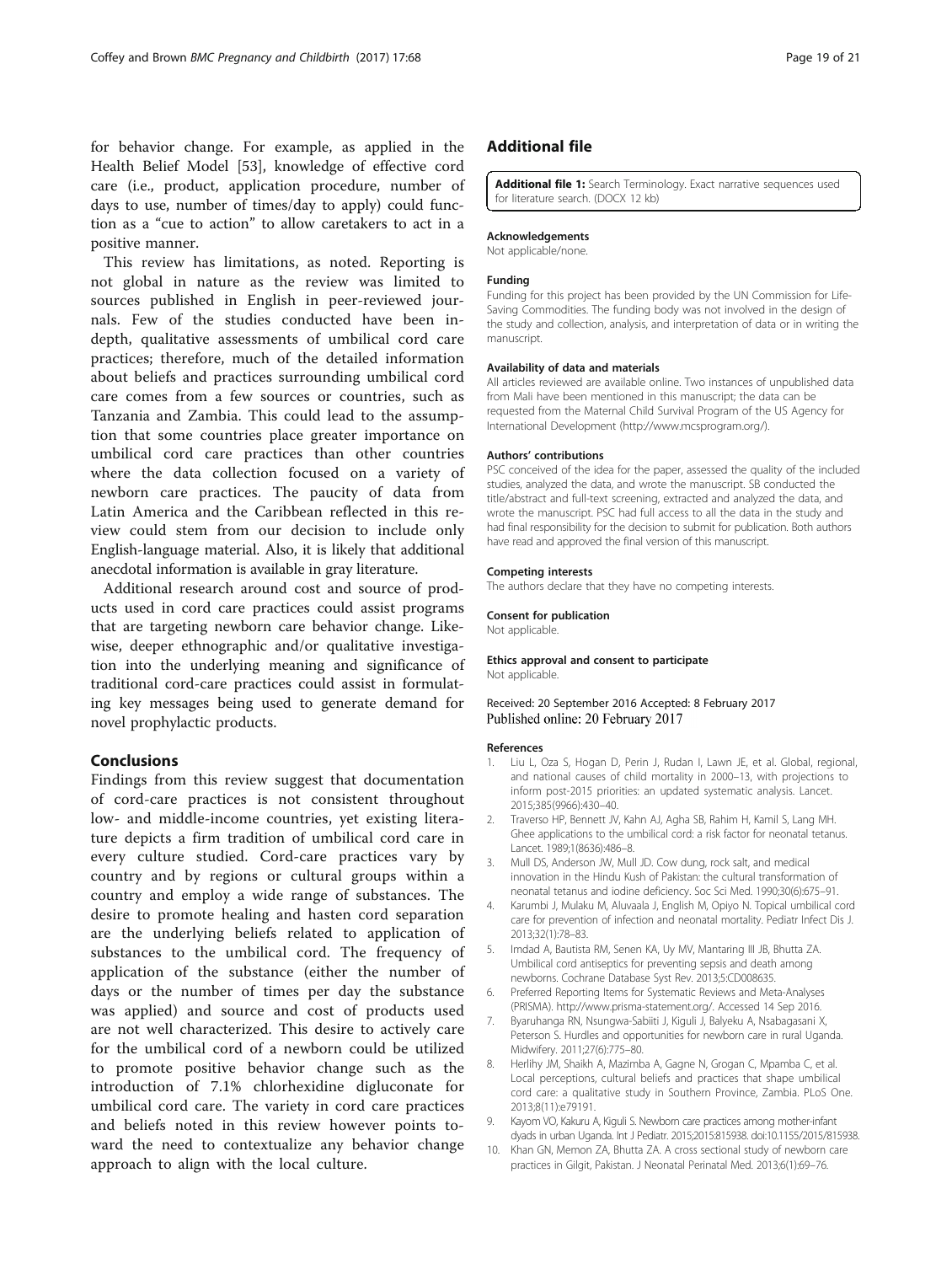- <span id="page-19-0"></span>11. Sharkey A, Yansaneh A, Bangura PS, Kabano A, Brady E, Yumkella F, et al. Maternal and newborn care practices in Sierra Leone: a mixed methods study of four underserved districts. Health Policy Plan. 2016. doi:[10.1093/](http://dx.doi.org/10.1093/heapol/czw104) [heapol/czw104.](http://dx.doi.org/10.1093/heapol/czw104)
- 12. Abhulimhen-Iyoha BI, Ibadin MO. Determinants of cord care practices among mothers in Benin City, Edo State, Nigeria. Niger J Clin Pract. 2012;15(2):210–3.
- 13. Alparslan Ö, Demirel Y. Traditional neonatal care practices in Turkey. Jpn J Nurs Sci. 2013;10(1):47–54.
- 14. Amare Y. Umbilical cord care in Ethiopia and implications for behavioral change: a qualitative study. BMC Int Health Hum Rights. 2014;14:12.
- 15. Hill Z, Tawiah-Agyemang C, Okeyere E, Manu A, Fenty J, Kirkwood B. Improving hygiene in home deliveries in rural Ghana: how to build on current attitudes and practices. Pediatr Infect Dis J. 2010;29(11):1004–8.
- 16. Degefie T, Amare Y, Mulligan B. Local understandings of care during delivery and postnatal period to inform home based package of newborn care interventions in rural Ethiopia: a qualitative study. BMC Int Health Hum Rights. 2014;14:17.
- 17. Moran AC, Choudhury N, Uz Zaman Khan N, Ahsan Karar Z, Wahed T, Faiz Rashid S, et al. Newborn care practices among slum dwellers in Dhaka, Bangladesh: a quantitative and qualitative exploratory study. BMC Pregnancy Childbirth. 2009;9:54.
- 18. Sacks E, Moss WJ, Winch PJ, Thuma P, van Dijk JH, Mullany LC. Skin, thermal and umbilical cord care practices for neonates in southern, rural Zambia: a qualitative study. BMC Pregnancy Childbirth. 2015;15:149.
- 19. Shamba DD, Schellenberg J, Penfold SC, Mashasi I, Mrisho M, Manzi F, et al. Clean home-delivery in rural Southern Tanzania: barriers, influencers, and facilitators. J Health Popul Nutr. 2013;31(1):110–7.
- 20. Waiswa P, Kemigisa M, Kiguli J, Naikoba S, Pariyo GW, Peterson S. Acceptability of evidence-based neonatal care practices in rural Uganda - implications for programming. BMC Pregnancy Childbirth. 2008;8:21.
- 21. Moyer CA, Aborigo RA, Logonia G, Affah G, Rominski S, Adongo PB, et al. Clean delivery practices in rural northern Ghana: a qualitative study of community and provider knowledge, attitudes, and beliefs. BMC Pregnancy Childbirth. 2012;12:50.
- 22. Walsh S, Norr K, Sankar G, Sipsma H. Newborn cord care practices in Haiti. Glob Public Health. 2015;10(9):1107–17.
- 23. Mrisho M, Schellenberg JA, Mushi AK, Obrist B, Mshinda H, Tanner M, et al. Understanding home-based neonatal care practice in rural southern Tanzania. Trans R Soc Trop Med Hyg. 2008;102(7):669–78.
- 24. Dhingra U, Gittelsohn J, Suleiman AM, Suleiman SM, Dutta A, Ali SM, et al. Delivery, immediate newborn and cord care practices in Pemba Tanzania: a qualitative study of community, hospital staff and community level care providers for knowledge, attitudes, belief systems and practices. BMC Pregnancy Childbirth. 2014;14:173.
- 25. Geçkil E, Sahin T, Ege E. Traditional postpartum practices of women and infants and the factors influencing such practices in South Eastern Turkey. Midwifery. 2009;25(1):62–71.
- 26. Mullany LC, Faillace S, Tielsch JM, Stolzfus RJ, Nygaard KE, Kavle JA, et al. Incidence and risk factors for newborn umbilical cord infections on Pemba Island, Zanzibar, Tanzania. Pediatr Infect Dis J. 2009;28(6):503–9.
- 27. Winch PJ, Alam MA, Akther A, Afroz D, Ali NA, Ellis AA, Bangladesh PROJAHNMO Study Group, et al. Local understandings of vulnerability and protection during the neonatal period in Sylhet District, Bangladesh: a qualitative study. Lancet. 2005;366(9484):478–85.
- 28. Sharma S, van Teijlingen E, Hundley V, Angell C, Simkhada P. Dirty and 40 days in the wilderness: eliciting childbirth and postnatal cultural practices and beliefs in Nepal. BMC Pregnancy Childbirth. 2016;16(1):147.
- 29. Upadhyay RP, Rai SK, Anand K. Community neonatal practices and its association with skilled birth attendance in rural Haryana, India. Acta Paediatr. 2012;101(12):e535–9.
- 30. Adejuyigbe EA, Odebiyi AI, Aina O, Bamiwuye S. Feeding and care of lowbirthweight babies in two rural communities in south-western Nigeria. Matern Child Nutr. 2008;4(1):55–64.
- 31. Darmstadt GL, Hussein MH, Winch PJ, Haws RA, Lamia M, El-Said MA, et al. Neonatal home care practices in rural Egypt during the first week of life. Trop Med Int Health. 2007;12(6):783–97.
- 32. Madhu K, Chowdary S, Masthi R. Breast feeding practices and newborn care in rural areas: a descriptive cross-sectional study. Indian J Community Med. 2009;34(3):243–6.
- 33. Khadduri R, Marsh DR, Rasmussen B, Bari A, Nazir R, Darmstadt GL. Household knowledge and practices of newborn and maternal health in Haripur district, Pakistan. J Perinatol. 2008;28(3):182–7.
- 34. Gul S, Khalil R, Yousafzai MT, Shoukat F. Newborn care knowledge and practices among mothers attending pediatric outpatient clinic of a hospital in Karachi, Pakistan. Int J Health Sci (Qassim). 2014;8(2):167–75.
- 35. Maródi L. Neonatal innate immunity to infectious agents. Infect Immun. 2006;74(4):1999–2006.
- 36. Raza SA, Akhtar S, Avan BI, Hamza H, Rahbar MH. A matched case–control study of risk factors for neonatal tetanus in Karachi, Pakistan. J Postgrad Med. 2004;50(4):247–51. discussion 251–2.
- 37. Alhaji MA, Bello MA, Elechi HA, Akuhwa RT, Bukar FL, Ibrahim HA. A review of neonatal tetanus in University of Maiduguri Teaching Hospital, Northeastern Nigeria. Niger Med J. 2013;54(6):398–401.
- 38. Roper MH, Vandelaer JH, Gasse FL. Maternal and neonatal tetanus. Lancet. 2007;370(9603):1947–59.
- 39. Meegan ME, Conroy RM, Lengeny SO, Renhault K, Nyangole J. Effect on neonatal tetanus mortality after a culturally-based health promotion programme. Lancet. 2001;358(9282):640–1.
- 40. Centers for Disease Control. Tetanus causes and transmission. <http://www.cdc.gov/tetanus/about/causes-transmission.html>. Accessed 24 Aug 2016.
- 41. Agency for Toxic Substances and Disease Registry. Toxicological profile for used mineral-based crankcase oil. [http://www.atsdr.cdc.gov/toxprofiles/](http://www.atsdr.cdc.gov/toxprofiles/tp102.pdf) [tp102.pdf.](http://www.atsdr.cdc.gov/toxprofiles/tp102.pdf) Accessed 24 Aug 2016.
- 42. Agency for Toxic Substances and Disease Registry. Toxicological profile for fuel oil.<http://www.atsdr.cdc.gov/toxprofiles/tp75.pdf>. Accessed 24 Aug 2016.
- 43. National Pesticide Information Center. Boric acid general fact sheet. <http://npic.orst.edu/factsheets/boricgen.html>. Accessed 24 Aug 2016.
- 44. University of Washington. UW Medicine Health Library: Boric acid for recurrent vaginal yeast infections. [http://www.uwmedicine.org/health](http://www.uwmedicine.org/health-library/Pages/boric-acid-for-recurrent-vaginal-yeast-Infections.aspx)[library/Pages/boric-acid-for-recurrent-vaginal-yeast-Infections.aspx.](http://www.uwmedicine.org/health-library/Pages/boric-acid-for-recurrent-vaginal-yeast-Infections.aspx) Accessed 24 Aug 2016.
- 45. National Pesticide Information Center. Pyriproxifen general fact sheet. <http://npic.orst.edu/factsheets/pyriprogen.html>. Accessed 24 Aug 2016.
- 46. Mullany LC, Darmstadt GL, Khatry SK, Katz J, LeClerq SC, Shrestha S, et al. Topical applications of chlorhexidine to the umbilical cord for prevention of omphalitis and neonatal mortality in southern Nepal: A community-based, cluster-randomised trial. Lancet. 2006;367(9514):910–18.
- 47. Arifeen SE, Mullany LC, Shah R, Mannan I, Rahman SM, Talukder MR, et al. The effect of cord cleansing with chlorhexidine on neonatal mortality in rural Bangladesh: A community-based, cluster-randomised trial. Lancet. 2012;379(9820):1022–28.
- 48. Soofi S, Cousens S, Imdad A, Bhutto N, Ali N, Bhutta ZA. Topical application of chlorhexidine to neonatal umbilical cords for prevention of omphalitis and neonatal mortality in a rural district of Pakistan: a community-based, cluster-randomised trial. Lancet. 2012;379(9820):1029–36.
- 49. Imdad A, Mullany LC, Baqui AH, El Arifeen S, Tielsch JM, Khatry SK, et al. The effect of umbilical cord cleansing with chlorhexidine on omphalitis and neonatal mortality in community settings in developing countries: a metaanalysis. BMC Public Health. 2013;13 Suppl 3:S15.
- 50. World Health Organization. WHO Recommendations on Postnatal Care of the Mother and Newborn. 2013. [http://apps.who.int/iris/bitstream/10665/](http://apps.who.int/iris/bitstream/10665/97603/1/9789241506649_eng.pdf) [97603/1/9789241506649\\_eng.pdf.](http://apps.who.int/iris/bitstream/10665/97603/1/9789241506649_eng.pdf) Accessed 24 Aug 2016.
- 51. Semrau K, Herlihy J, Grogan C, et al. Effectiveness of 4% chlorhexidine umbilical cord care on neonatal mortality in Southern Province, Zambia (ZamCAT): a cluster-randomised controlled trial. Lancet Glob Health. 2016;4(11):e827–36.
- 52. Sazawal S, Dhingra U, Ali SM, et al. Efficacy of chlorhexidine application to umbilical cord on neonatal mortality in Pemba, Tanzania: a community-based randomised controlled trial. Lancet Glob Health. 2016;4(11):e837–44.
- 53. Glanz K, Rimer BK, Viswanath K. Health behavior and health education: theory, research, and practice. 4th ed. San Francisco: Jossey-Bass; 2008.
- 54. Alam MA, Ali NA, Sultana N, Mullany LC, Teela KC, Khan NU, et al. Newborn umbilical cord and skin care in Sylhet District, Bangladesh: implications for the promotion of umbilical cord cleansing with topical chlorhexidine. J Perinatol. 2008;28 Suppl 2:S61–8.
- 55. Ayaz A, Saleem S. Neonatal mortality and prevalence of practices for newborn care in a squatter settlement of Karachi, Pakistan: a cross-sectional study. PLoS One. 2010;5(11):e13783.